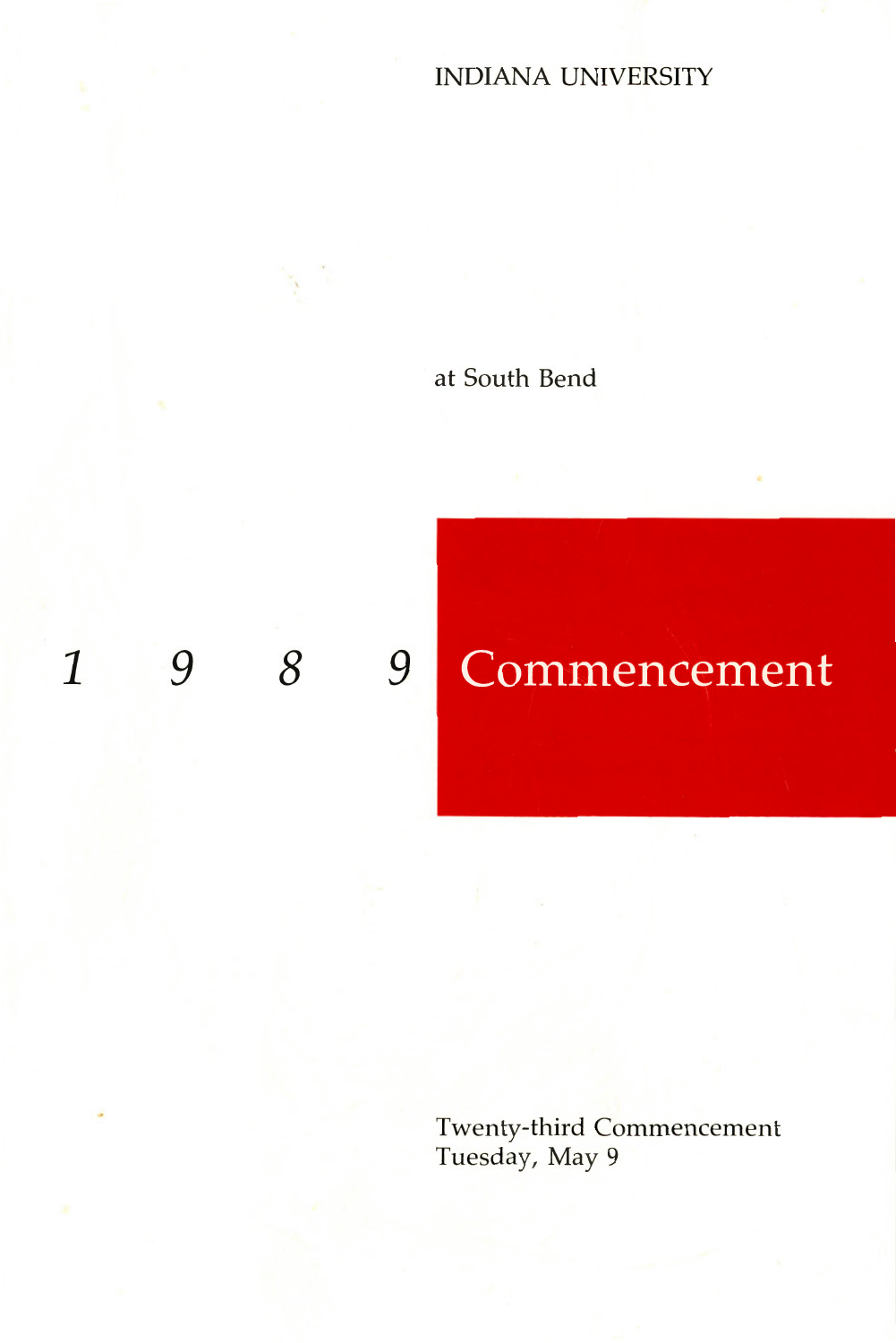## **TWENTY-THIRD ANNUAL COMMENCEMENT**

## **INDIANA UNIVERSITY AT SOUTH BEND**

| 7:30 p.m., Tuesday, May 9<br>Thomas Ehrlich, President of Indiana University, Presiding |                                                                                       |
|-----------------------------------------------------------------------------------------|---------------------------------------------------------------------------------------|
| PROCESSIONAL IUSB Philharmonic                                                          | Conducted by Michael J. Esselstrom<br>Professor of Music                              |
| THE STAR-SPANGLED BANNER Led by Robert W. Demaree, Jr.                                  | Chairperson, Division of Music                                                        |
| INVOCATION Glenn F. Chesnut                                                             | Professor of History                                                                  |
| <b>INDUCTION CEREMONIES</b>                                                             |                                                                                       |
|                                                                                         | Assistant Director.<br>Purdue University Alumni Association                           |
| Indiana University Peggy K. Markley                                                     | President, Student Alumni Council                                                     |
|                                                                                         | Richard B. Stoner<br>President,<br>The Trustees of Indiana University                 |
|                                                                                         | Clarence H. Doninger<br>President-elect,<br>Indiana University Alumni Association     |
| HAIL TO OLD I.ULed by Professor Demaree                                                 |                                                                                       |
| PRESENTATION OF THE CLASS Daniel Cohen                                                  | Chancellor                                                                            |
| CHARGE TO THE CLASS President Ehrlich                                                   |                                                                                       |
| <b>CONFERRAL OF DEGREES</b>                                                             |                                                                                       |
| Purdue University Don K. Gentry                                                         | Dean, School of Technology<br>Assisted by Coordinators of<br>Technology Programs      |
| Indiana University President Ehrlich                                                    | Assisted by Chancellor Cohen,<br>Chairpersons, Directors,<br>and Deans of the Schools |
| INTRODUCTION OF GRADUATES Leonard E. James                                              | Vice Chancellor,<br><b>Student Services</b>                                           |
| AULD LANG SYNE Led by Professor Demaree                                                 |                                                                                       |
| BENEDICTION Professor Chesnut                                                           |                                                                                       |
| RECESSIONAL IUSB Philharmonic                                                           |                                                                                       |
|                                                                                         |                                                                                       |

1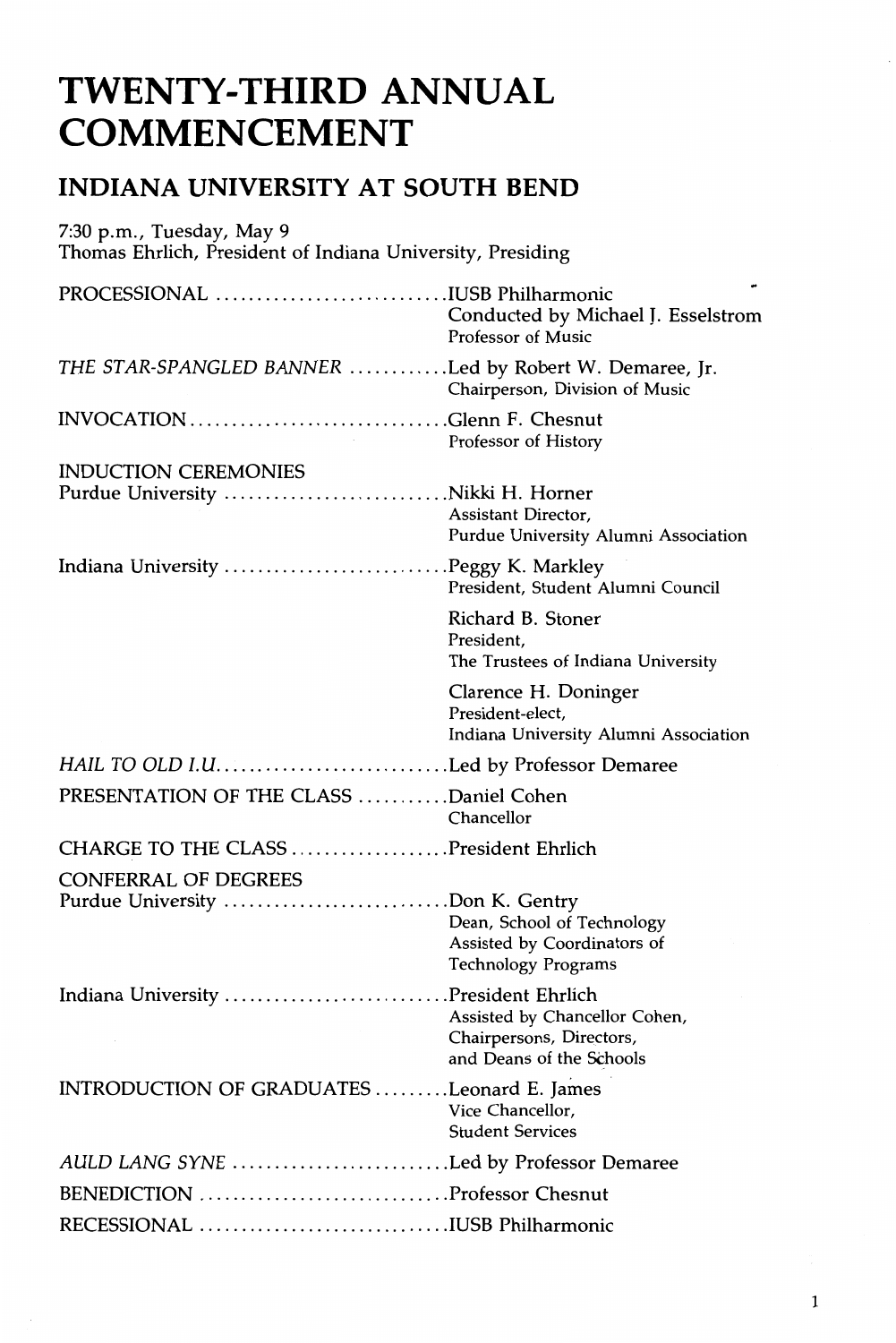#### THE STAR-SPANGLED BANNER

0 say, can you see, by the dawn's early light, What so proudly we hail'd at the twilight's last gleaming? Whose broad stripes and bright stars, thro' the perilous fight, O'er the ramparts we watch'd, were so gallantly streaming? And the rockets' red glare, the bombs bursting in air, Gave proof thro' the night that our flag was still there. O say, does that Star-Spangled Banner yet wave O'er the land of the free and the home of the brave?

#### HAIL TO OLD I.U.

Come and join in song together, Shout with might and main; Our beloved Alma Mater, Sound her praise again.

#### *Chorus*

Gloriana, Frangipana, E'er to her be true; She's the pride of Indiana, Hail to old I.U.! -Joe T. Giles, '94

#### AULD LANG SYNE

Should auld acquaintance be forgot, And never brought to mind? Should auld acquaintance be forgot, And days of Auld Lang Syne? For Auld Lang Syne, my dear, For Auld Lang Syne, We'll tak' a cup o'kindness yet For Auld Lang Syne!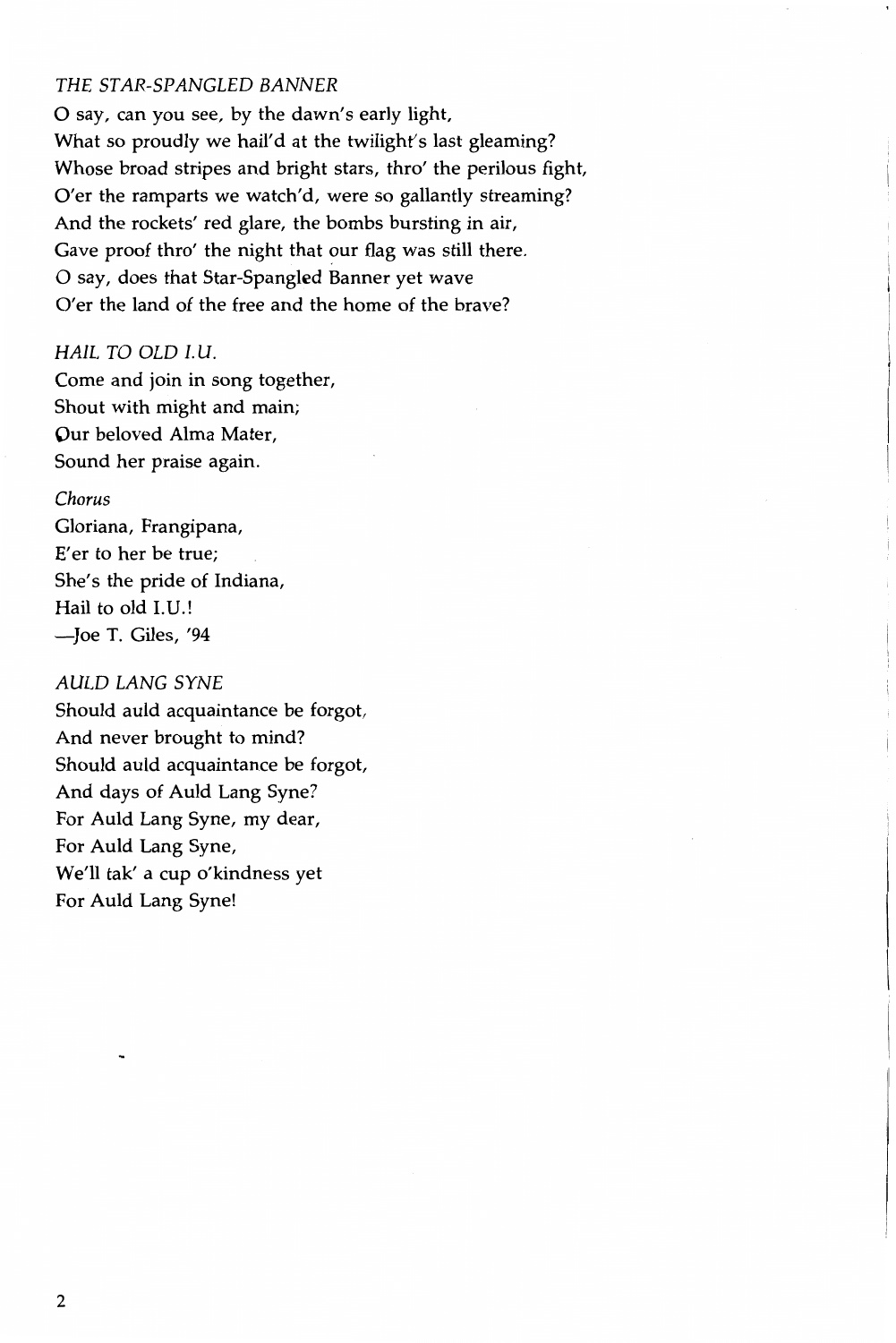## **MEMBERS OF THE PLATFORM PARTY**

Listed alphabetically

Jon S. Armstrong Member, IUSB Board of Advisors

Constance M. Baker Dean, School of Nursing

Wayne Barker Coordinator, Purdue Technology

A. James Barnes Dean, School of Public and Environmental Affairs

Glenn F. Chesnut Professor of History

Daniel Cohen Chancellor

Arthur J. Decio Member, IUSB Board of Advisors

Robert W. Demaree, Jr. Chairman, Division of Music

Clarence H. Doninger President-Elect, Indiana University Alumni Association

James W. Dye .<br>Trustee

Thomas Ehrlich President

Fred W. Emshousen Associate Dean, Purdue School of Technology

K. Gene Faris Professor of Education University Grand Marshal

Robert E. Gates Trustee

Don K. Gentry Dean, Purdue School of Technology

H. William Gilmore Dean, School of Dentistry

Gerald E. Harriman Vice Chancellor for Academic Affairs

Theodore W. Hengesbach Director of Extended Programs

William P. Hojnacki Director, Division of Public and Environmental Affairs

Nikki H. Horner Assistant Director Purdue Alumni Association

Leonard E. James Vice Chancellor for Student Affairs

Paul A. Joray Chairman, Division of Business Fred S. Kahn Member, IUSB Board of Advisors

Mary C. Kunzer Assistant Dean, School of Nursing

Wayne J. Krepel Chairman, Division of Education

Lester C. Lamon Chairman, Division of Arts and Sciences

Shant Markarian Director, Dental Auxiliary Education

Peggy K. Markley President, Student Alumni Council

Arthur H. McElwee, Jr. Member, IUSB Board of Advisors

Gary A. Mitchell Member, IUSB Board of Advisors

Joseph R. Motherwell Trustee

Karl Perusich Coordinator, Purdue Technology

Margaret M. Prickett Member, IUSB Board of Advisors

Ernestine M. Radin Member, IUSB Board of Advisors

Samuel Raitzin Member, IUSB Board of Advisors

Melvin Reed Member, IUSB Board of Advisors

Franklin D. Schurz, Jr. Member, IUSB Board of Advisors

William S. Shields Member, IUSB Board of Advisors

Janet C. Shirley Secretary, Board of Trustees University Platform Marshal

Richard B. Stoner President, Trustees of Indiana University

Ann W. Swedeen Trustee

Barbara K. Warner<br>Member, IUSB Board`of Advisors

James E. Wiegand Dean, School of Continuing Studies

Darwin L. Wiekamp Member, IUSB Board of Advisors

Douglas M. Wilson Vice President for University Relations and External Affairs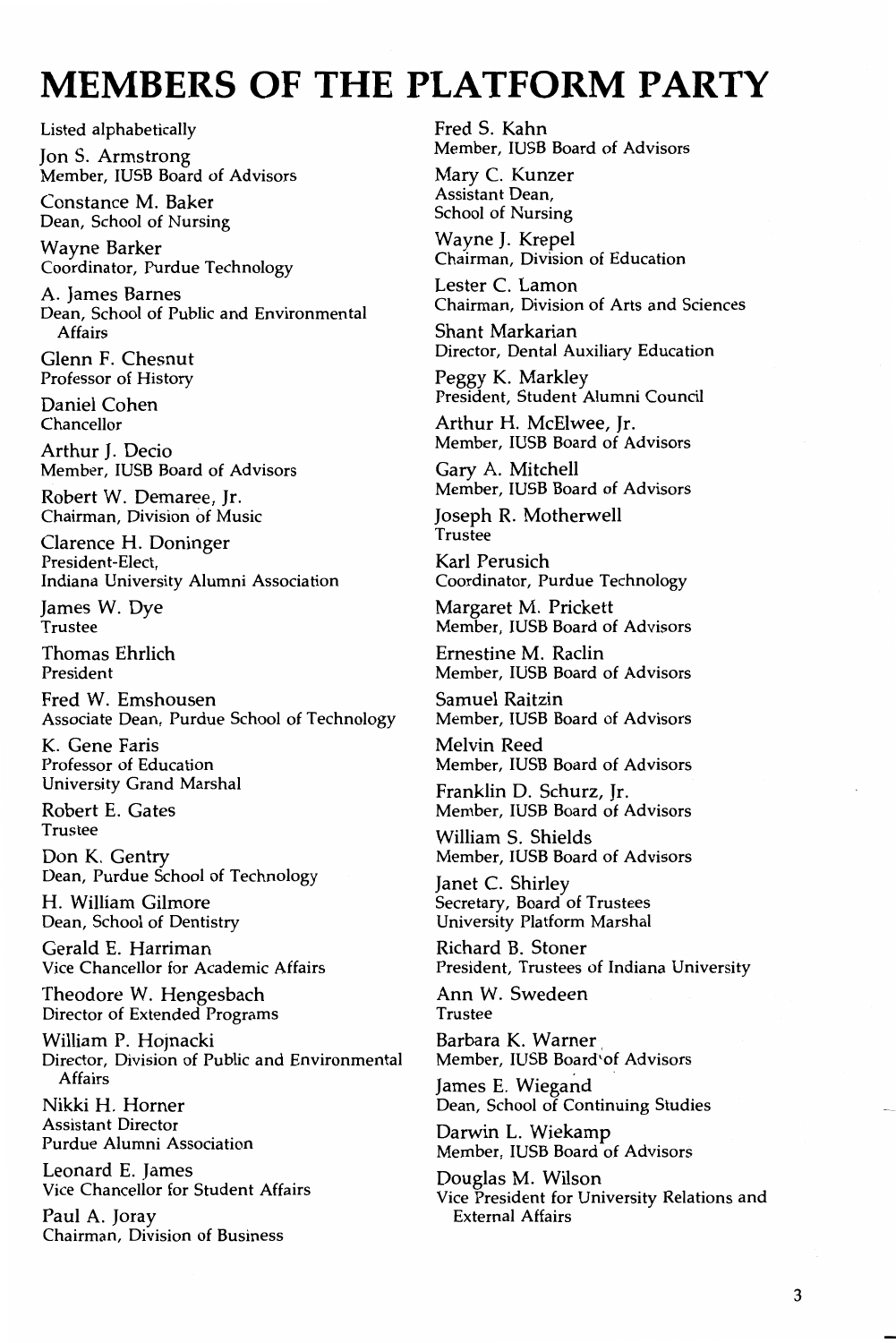## **COMMENCEMENT CEREMONIES**

*The audience* is *requested to remain seated until the conclusion of the recessional.* 

The exercises of the twenty-third annual Commencement are enacted today at Indiana University at South Bend. The counterpart of the pageantry enacted each year on campuses all over the world, it is the solerim climax and recognition of the graduates' years of study and preparation for responsibility.

To help spectators understand the significance of the ceremony, the following description is furnished.

#### PROCESSION

Leading the procession is the grand marshal, bearing the ceremonial Mace, emblematic of the authority of the state and the University. He is attired in a white brocade gown with panels trimmed in red velvet and a gold IU seal. He wears a white brocade cap with gold metallic tassels and a gold satin shoulder sash with gold tassels. Other marshals wear satin shoulder sashes of various colors and designs.

Led by the marshals, the candidates march behind the identification banner of the respective divisions, which recommend them for their degrees. They are:

- The Division of Arts and Sciences The Division of Business and Economics The School of Continuing Studies The School of Dentistry The Division of Education The Division of Music The School of Nursing The School of Public and Environmental Affairs
- The Division of Purdue Technology

As the candidates reach their seats, the members of the faculties of Indiana University at South Bend march in, wearing the colorful hoods of the colleges and universities from which they were graduated. The climax of the processional is the platform party, which includes a trustee of the University, deans and other personnel of the University, and finally the president of the University. As his badge of office, the president wears a jewel, emblematic of the history of the state and the University.

The trustees of the University can be identified by their red gowns, which have red velvet panels and red velvet chevrons on the sleeves. They wear black caps trimmed in cream with gold metallic tassels.

#### ACADEMIC ATTIRE

All candidates for degrees and those who hold these degrees, including University officials and faculty and visiting dignitaries, are attired in traditional cap and gown. The basic color for most caps and gowns is formal black, except for the associate degree candidates, who wear gray caps and gowns. However, recipients of different degrees wear distinctive tassels on their caps (called mortarboards) and hoods of various hues draped down the backs of the gowns.

#### **CAPS**

Candidates for degrees wear the regulation caps with the tassel colors appropriate to the school or division from which they are being graduated. The authorized tassel colors are:

Arts and Sciences--- White Business-Drab Continuing Studies-Silver Dental Hygiene-Lilac Education-Light Blue Music-Pink Nursing-Apricot Public and Environmental Affairs-Peacock Blue Purdue Technology-Red

#### GOWNS

The bachelor's and associate's gowns have a closed front and open sleeves. The master's gown has extremely long, closed sleeves, from which the arms extend through a slit at the wrist; the end of the sleeve is a square, with an arc cut away just above the bottom. The doctor's gown has velveteen panels down the front, and voluminous bell-shaped sleeves on which there are three velveteen bars. The velveteen is usually black, but may be blue for philosophy and green for medicine and optometry.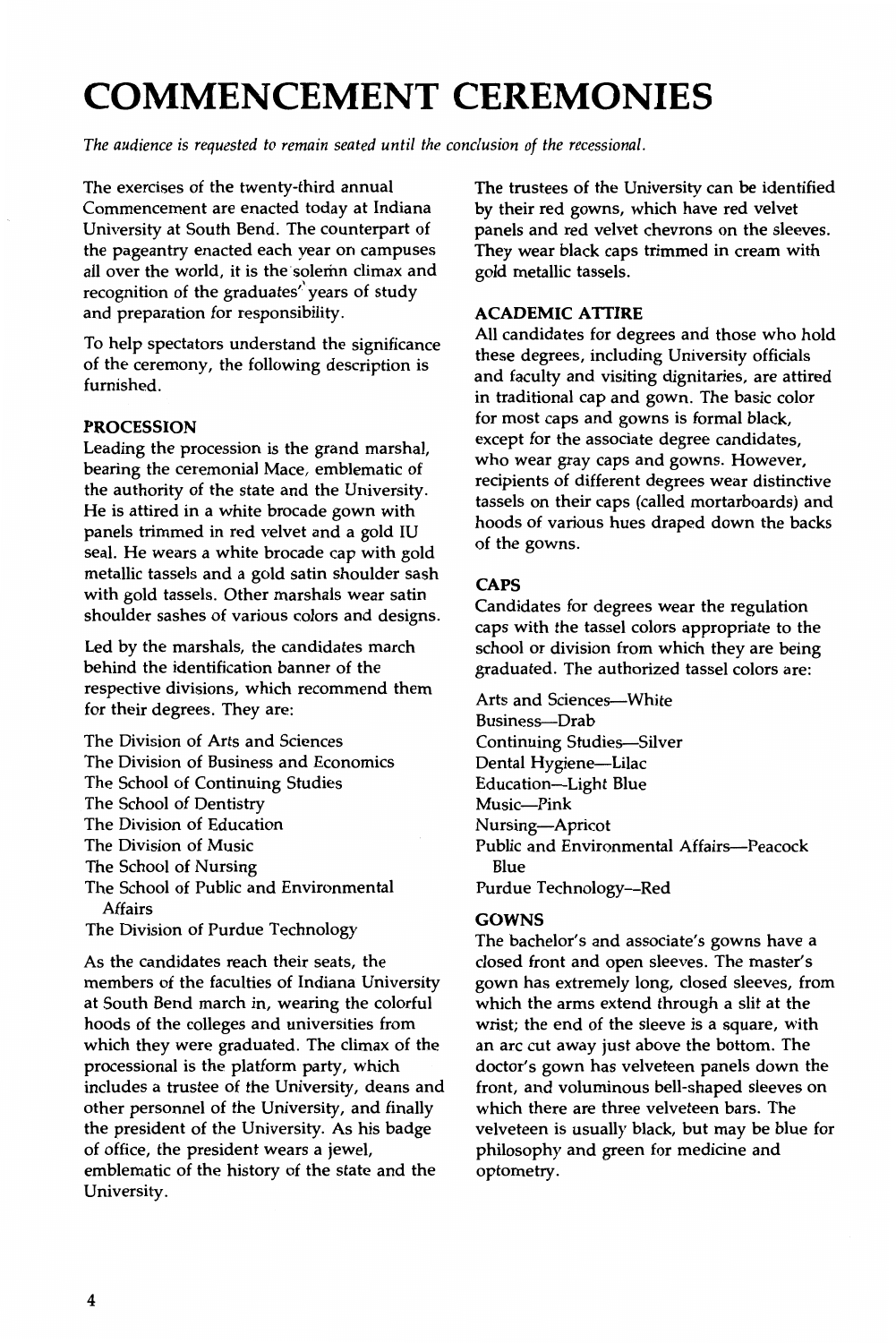#### **HOODS**

The bachelor's hood is rather short with a narrow velvet edging in the color matching the tassels and a lining in the color or colors of the institution--crimson at Indiana. The bachelor's hood is not worn by candidates for this degree.

The master's hood is considerably longer, has a wider velvet edging, and exposes more of the lining.

The doctor's hood is easily recognized by the width of the velvet edging, the wide panels at either side, the greater length, and the full exposure of the lining. The colors of the edging most frequently seen are blue for philosophy, green for medicine, and purple for law; the colors for the honorary doctor's degrees are purple for law, white for letters, and golden yellow for science.

#### **HONORS**

Candidates who have been tentatively awarded honors in general scholarship are distinguished by cream and crimson fourrageres, which are cords worn on the left shoulder. Those with cream and crimson cords indicate highest distinction. High distinction is represented by those with all cream fourrageres. Distinction is recognized by crimson fourragères. Honors are awarded by vote of the various faculties, and the fourragères are provided by the University. The appropriate recognition is recorded on the individual's diploma as a permanent testimonial of achievement.

#### **SYMBOLS**

Traditional in all formal ceremonies of Indiana University are the Mace, symbol of authority; the Jewel of Office, emblematic of the Office of the President; and the Collar of the Jewel of Office. The first is carried in the academic procession by the grand marshal, and the last two are worn by the president. In design and ornamentation they represent significant events in the history of the state of Indiana and of the University.

These treasured symbols were presented to the University by its chapters of the Miami Triad in celebrating their centennials. The Jewel of Office was presented by Beta Theta Pi in 1945; the Mace by Phi Delta Theta in 1949; and the Collar of the Jewel of Office by Sigma Chi in 1958.

#### **THE HISTORY OF ACADEMIC ATTIRE**

Academic costume of today has a history of nearly eight centuries. In medieval Europe, all townspeople--men and women--wore long, flowing robes and gowns. The materials and colors varied according to the wealth and rank of the individual and were governed by royal decree. Gradually, there developed distinctive gowns for the various professions, trades, and guilds.

Students in the medieval universities of Paris, Bologna, Oxford, and Cambridge organized themselves into guilds. Their usual garb, a long gown, was necessary for warmth in the unheated buildings. Scholars, generally members of church orders, wore these robes and also hoods to protect their shaved heads. Later, skull caps were worn on the head and the hood became a cape which could be pulled over the head in unpleasant weather. As additional universities were founded, distinctive forms of the gown and hood were adapted by their faculties for bachelors (apprentices of arts), masters (teachers), and doctors (teachers who had completed postgraduate studies). The variations appeared mostly in the hood and were regulated by strict rules. Tailors who departed from the authorized design could be punished. When caps and hats came into fashion in the fifteenth century, the hoods became ornamental, draped over the shoulders and down the back.

The academic hat was adapted from the headdress of ordinary people. It was first worn as a symbol of the master's degree and existed in various forms. Some caps were stiff, some soft, some square, some round with a tuft in the center. The tassel of today is an elaboration of the tuft. The mortarboard style comes to us from Oxford.

When academic costume came to America in 1754, styles were quite varied. In Europe they still are; however, in our country, usage has been standardized by the Intercollegiate Code of Academic Cpstume.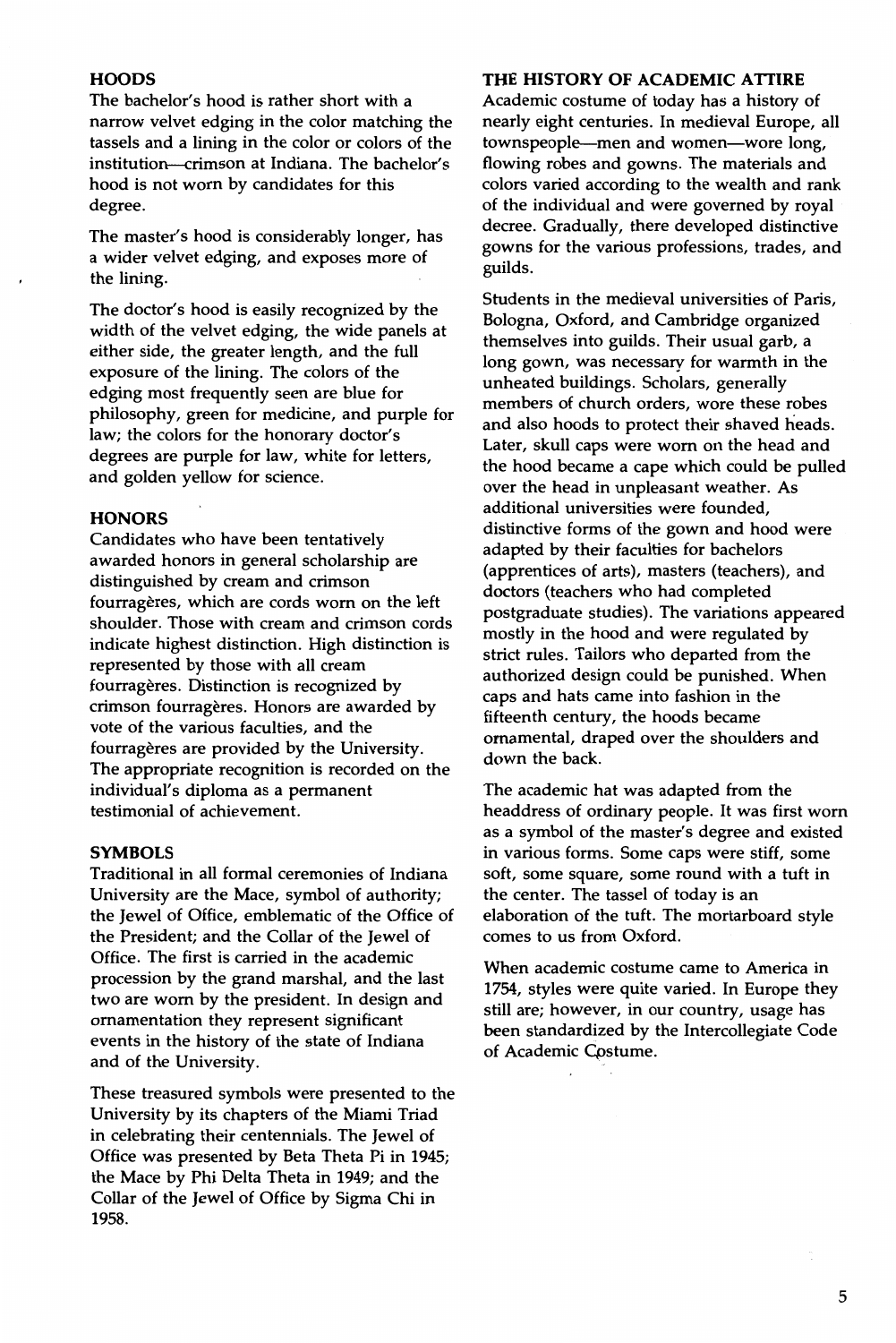#### **MARSHALS**

K. Gene Faris, University Grand Marshal Janet C. Shirley, University Platform Marshal

**Faculty**  James E. Blodgett

**Arts and Sciences**  J. Paul Herr

**Business and Economics**  John R. Swanda

**Continuing Studies**  Keith D. Knauss

**Dental Hygiene**  Nanci G. Yokom

**Education**  John P. Mefford

**Music**  John C. Owings

**Nursing**  Marta K. Makielski

**Public and Environmental Affairs**  Frank X. Steggert

**Purdue Technology**  Maurice Walworth

#### **INDIANA UNIVERSITY BOARD OF TRUSTEES**

Richard B. Stoner, Columbus, President Harry L. Gonso, Indianapolis, Vice President Joseph M. Black, Seymour James W. Dye, Munster Robert E. Gates, Columbia City Emerson Kampen, West Lafayette Edgar F. Kettler, Fort Wayne Joseph R. Motherwell, Fort Wayne Ann W. Swedeen, Muncie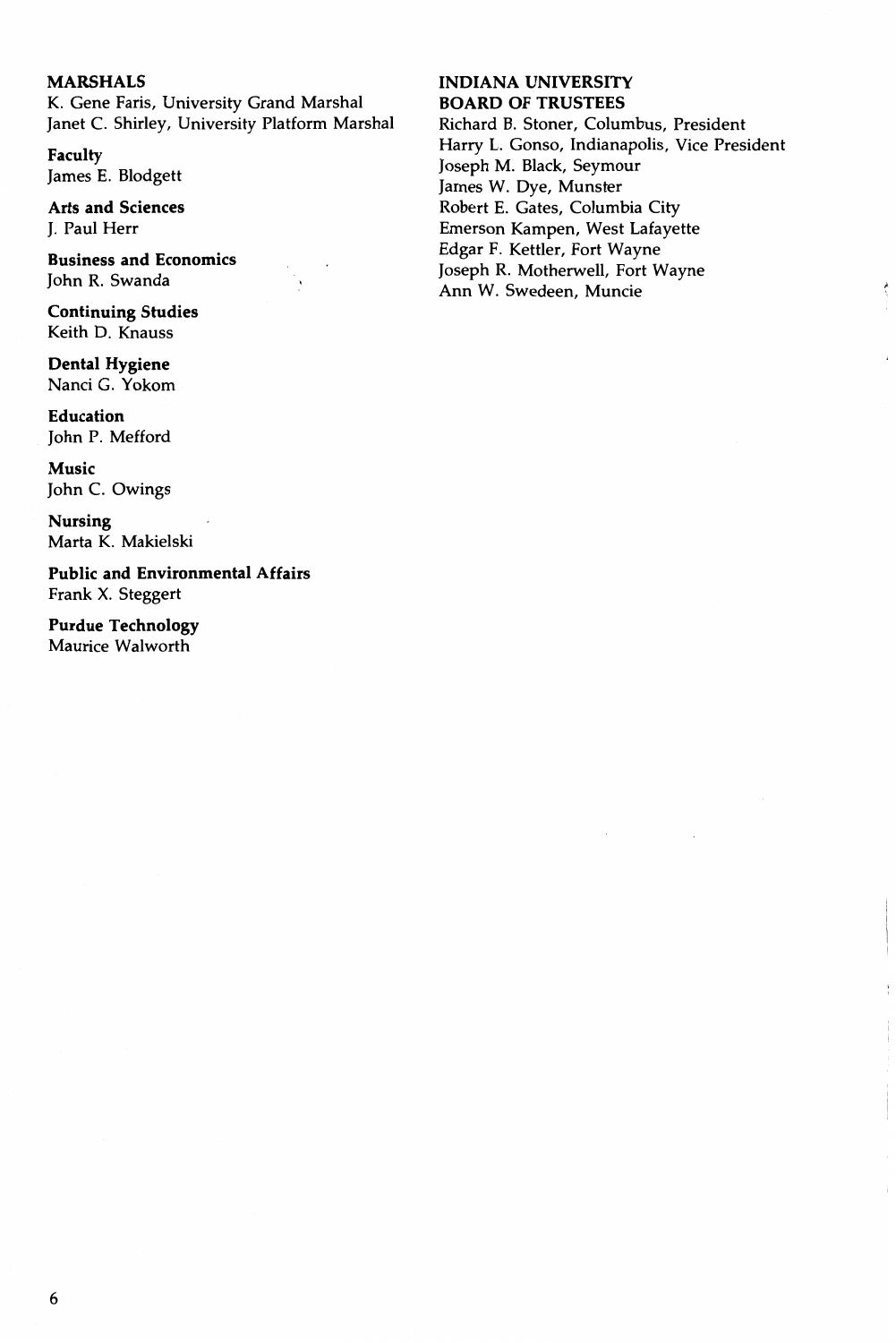## **INDIANA UNIVERSITY AT SOUTH BEND**

### **Division of Arts and Sciences**

ASSOCIATE OF SCIENCE

Degrees Conferred, December 31, 1988 NANCY J. ASKLAND, South Bend REBECCA SUE NORMAN, Plymouth

ASSOCIATE OF SCIENCE Candidates for Degrees, May 1989 EARL JAY METZLER, Osceola KAREN ANN TAYLOR, South Bend

#### BACHELOR OF ARTS

Degrees Conferred, December 31, 1988 STEPHEN BOGGS, South Bend ROSS JUNIOR DEAL, Osceola BEVERLY J. HARMAN, Bristol PATRICIA J. HEIDEN, Rochester BRUCE MacDONALD LACEY, South Bend KAREN LEE MARESKE, South Bend MARILYN NAYLOR, South Bend REBECCA SUE NORMAN, Plymouth SHARON FRANCES OSOWSKI, Elkhart JULIE ANN RUPCHOCK, South Bend MICHELLE ANNETTE SAUNDERS, Granger DIANE LIBETH SEIFERT, Mishawaka MARIANNE SHELTON, South Bend ISABELLE L. WHITE, LaPorte TAMMY LYNN WHITE, South Bend

#### BACHELOR OF ARTS

Candidates for Degrees, May 1989 CATHY FULKERSON AJAMIE, St. Johnsbury, Vermont GLORIA C. BAILEY, Mishawaka MOLLY GEISSLER BARRETT, South Bend JENNIFER ANNE BICKEL, South Bend KATHRYN L. BORKOWSKI, South Bend DONNA MARIE BOTKA, South Bend SALLY E. CAHILL, Elkhart VICKI ANN DAILEY, Mishawaka SARAH C. DETLEF, South Bend EDWARD JOHN DORAN, South Bend PEGGY LOU FOSTER, Mishawaka AMY PATRICIA FOX, Mishawaka PATRICIA ANN HAMMES, Elkhart KAREN KNOX HARMON, Elkhart JOHN PHILLIP HENNION, South Bend CHRISTINA ERIKA INKS, South Bend

COLETTE MARIE JENKINS, South Bend THOMAS CHRISTOPHER KELLER, South Bend CHRISTINA LOUELLA KELLEY, Elkhart JOE ALLEN KING, Osceola GENO DAHL KOLLAR, Mishawaka JANET M. MARIOTTI, South Bend BRENDA KAYE MATUSZKIEWICZ, South Bend BRUCE ALAN MILLER, Goshen KERRIE NANETTE MILLER, Elkhart TERESA ANN MORGUSON, Elkhart SUSAN L. NAGY, Granger KATHRYN JOAN PADGETT, Mishawaka JOHN ROBERT PANKOW, South Bend MATTHEW TODD PAYTON, South Bend LEE ANN SONES PELTON, Elkhart JAMES EDWARD PICKERING, Jr., Indianapolis RHONDA LEE PISANI, Granger DEBORAH HIGLEY RERICK, Edwardsburg, Michigan MAJID KHODAM REZAIE, South Bend SHERYL E. RODTS-PALENIK, Mishawaka J. KEITH ROMAINE, Elkhart RAELYNN MARIE ROMERO, Elkhart SHELLY ANN SCHMIT, Mishawaka LISA MARIE SHAFFER, South Bend SEBRINA DELORES TINGLEY, South Bend SUSAN CARR WEAVER, South Bend DENNIS RAY WHITAKER, South Bend JANET LEE WHITFIELD, South Bend NANCY McKINNEY WINDLER, South Bend ANITA MARIE WOZNIAK, South Bend MARY BETTY CARLSON ZOOK, Goshen

#### BACHELOR OF ARTS

Candidates for Degrees, August 1989 MAUREEN CLAIRE BARANY, Louisville, Colorado DANA SCOTT CREMER, South Bend VICKI A. DAILEY, Mishawaka ANNE H. DeCOUDRES-YOUNG, South Bend TERESA MARIE DERRICK, South Bend RICHARD S. JOHNSON, South Bend WENDY SUSAN KISER, South Bend DOROTHY M. KRUEGER, Mishawaka RHONDA SUE PETERSEN, Mishawaka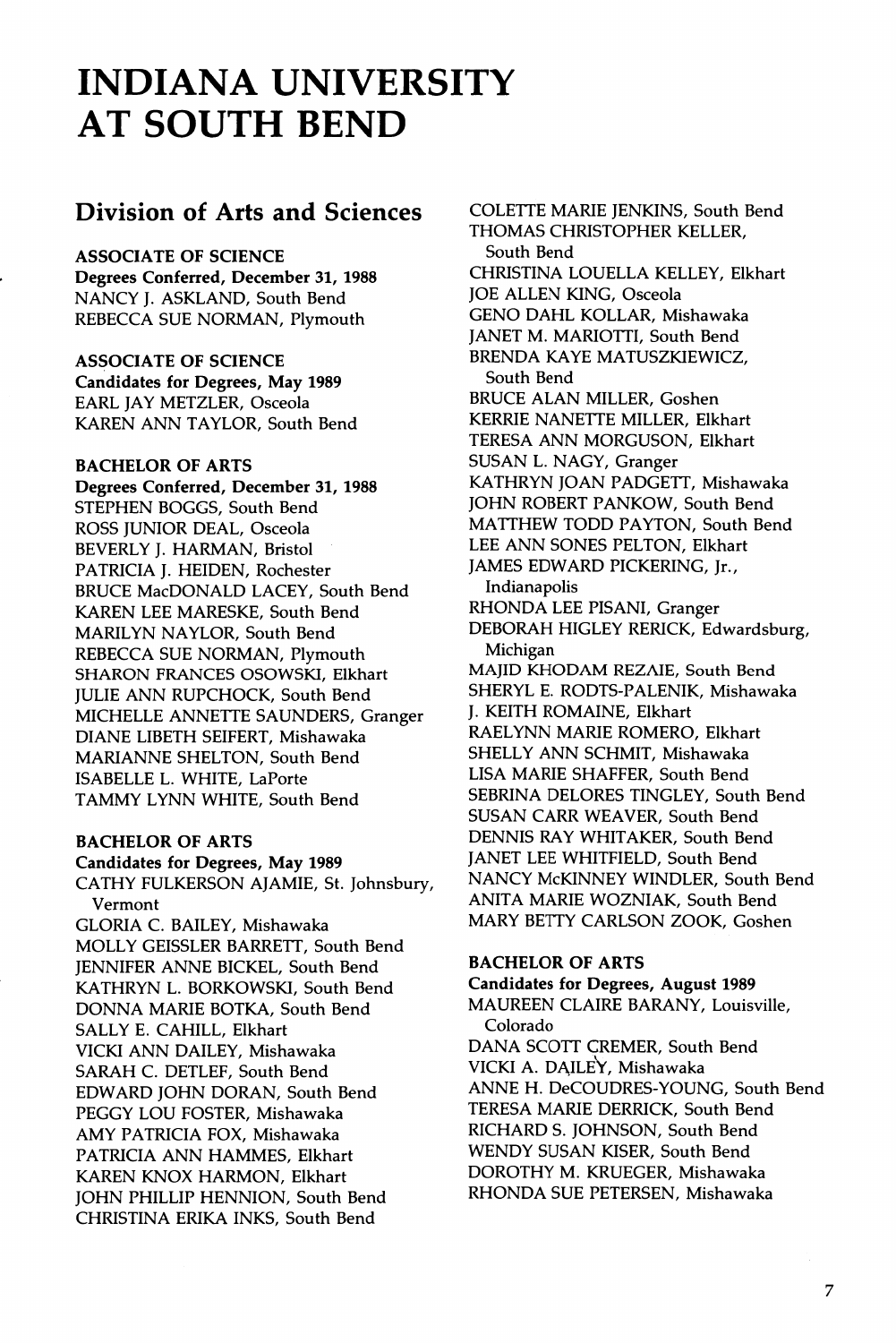TRACY BETAGH STEVENSON, Bloomington TERRY L. TURNER, Knox KATHERINE A. VANRYN, South Bend LORI LYNETTE WISE, Goshen ANN HELEN YOUNG, South Bend

#### BACHELOR OF SCIENCE

Degrees Conferred, December 31, 1988 JAMES DALE BENTZ, South Bend CHARLES BRIAN CURTIS, Culver NADINE MARIE KAMINSKI, New Carlisle LANI LEIGH MECKLENBURG, South Bend ERIC LAYNE MICHAEL, Mishawaka LISA JOAN VAN HOUTEN, Mishawaka

#### BACHELOR OF SCIENCE

Candidates for Degrees, May 1989 R. LEE ALLEN, Elkhart DAVID CHARLES BESEMER, South Bend ANITA JOYCE BRANDON, South Bend SANDRA BUCZYNSKI, South Bend HARLAN RAY CONLEY, South Bend JOHN ANDRE DESROSIERS, South Bend SEAN MICHAEL GILLEN, South Bend LALITHA HEGDE, South Bend JOHN PHILLIP HENNION, South Bend RODNEY L. HORVATH, Osceola PAUL E. KELLER, Elkhart THOMAS E. LANTZ, Elkhart ROBERT J. NELLANS, Argos GEORGE WILLIAM RADECKE, Mishawaka CAROL JEAN REINFURTH, South Bend VINCENT R. RIZZO, Mishawaka TIMOTHY M. ROCKHILL, Mishawaka LISA R. ROGERS, New Paris KEVIN ROBERT RYAN, South Bend CARL A. SOBIERALSKI, Jr., Bremen ANTONIO STALTARI, Elkhart

#### BACHELOR OF SCIENCE

#### Candidates for Degrees, August 1989

KYOSEUNG AHN, Berrien Springs, Michigan STEVEN L. BRANDT, South Bend LINDA G. KOZLOWSKI, South Bend SUHITRA V. MOHILE, South Bend JANELLE MYERS, South Bend KENNETH NEMETH, South Bend CRAIG WALTER TROWBRIDGE, South Bend

#### MASTER OF LIBERAL STUDIES

Degree Conferred, December 31, 1988 LEAH DENISE KELLY, Elkhart

#### MASTER OF LIBERAL STUDIES Candidate for Degree, May 1989 SHANT MARKARIAN, Jr., South Bend

#### MASTER OF LIBERAL STUDIES

Candidate for Degree, August 1989 GEORGE EDWARD WEDDLE, South Bend

## **Division of Business and Economics**

### BACHELOR OF SCIENCE IN BUSINESS Degrees Conferred, December 31, 1988

BETH A. BERGERON, South Bend STEVEN R. BOUSSOM, Elkhart PAUL DAVID BYRD, South Bend JOSEPH RAYMOND CRIMMINS, South Bend DENNIS WAYNE FISHER, Mishawaka DAVID LEROY FLEISHER, Elkhart DIANE DENISE FREDERICKS, Missouri City, Texas SUSAN K. HINTZ, South Bend DANIEL JOSEPH HUFFSTETTER, Walkerton THOMAS WILLIAM HUPP, Lakeville KENNETH A. INGOLD, Ashland, Ohio ALLEN MACK JERNIGAN, Elkhart KAREN ELIZABETH KASER, Plymouth JEANNE MARIE KERTESZ, South Bend JULIE LYNN KOCH, Niles, Michigan CRAIG S. LOCHMANDY, Elkhart DAVID JAMES MASSENGALE, Mishawaka KEVIN PAUL MASTERS, Granger JILL MARIE MciNTIRE, Granger MAL MIHAJLOVICH, Mishawaka ANNETTE MARIE PLONKA, South Bend LIANNE KATHLEEN PULLIAM, Mishawaka CAROLE B. RELIAS, South Bend KEITH HAYES ROBERTS, Edwardsburg, Michigan LINDA S. RUFFNER, Granger DAVID ANTHONY SCHMITT, Mishawaka BRYCE KARLTON SCHOCH, Elkhart KRISTIN LYNN SCHOLL, South Bend KENNETH WILLIAM SELBY, Lakeville CYNTHIA ANN SHELLBERG, South Bend DOUGLAS MARK STRYCHALSKI, South Bend BEVERLY JEAN VALENCOURT, Osceola ROBERT LAWRENCE WHITNEY, Goshen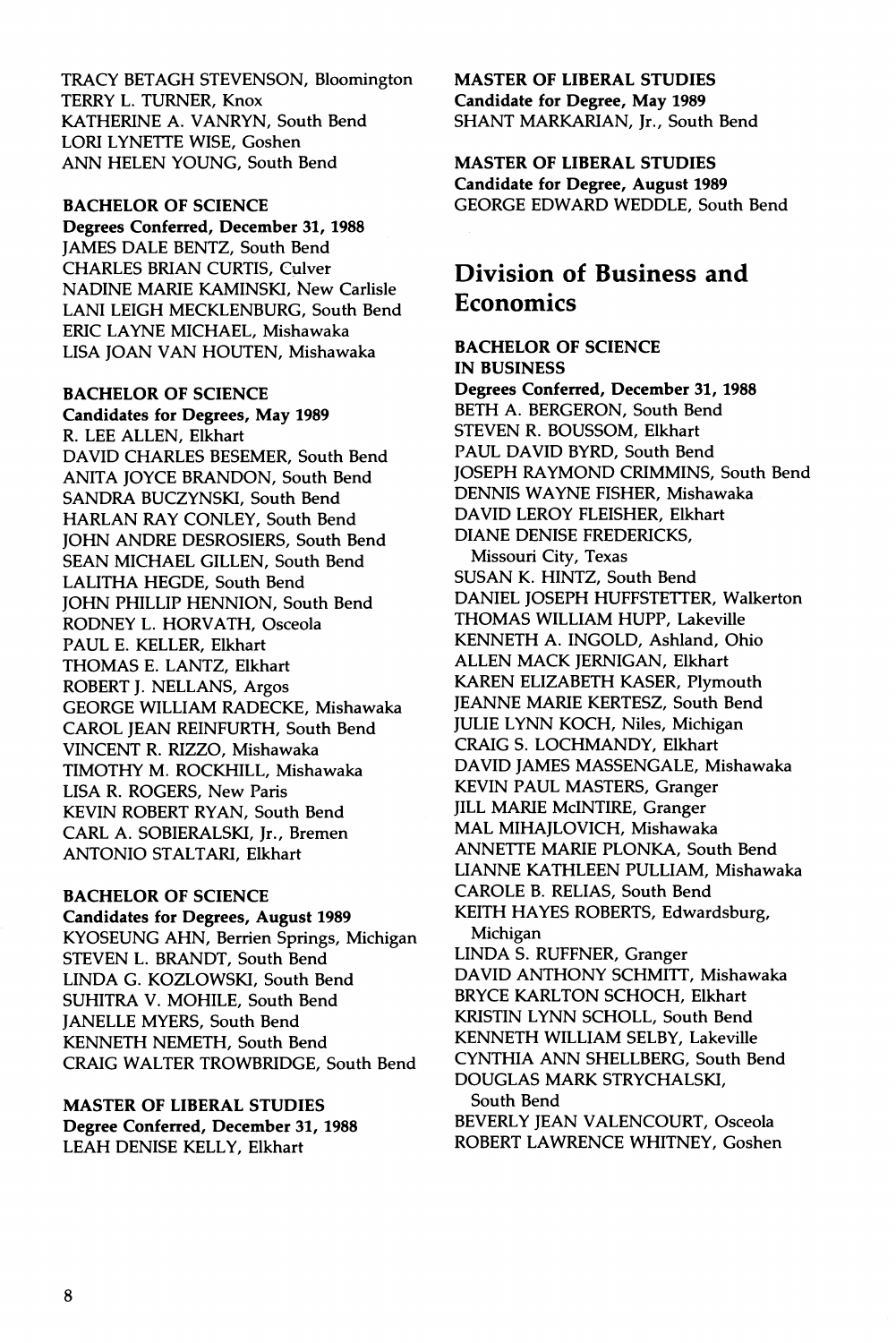#### BACHELOR OF SCIENCE IN BUSINESS

Candidates for Degrees, May 1989 KIMBERLY ARLENE ABINEY, LaPorte IAN ANDERSON, South Bend RICK ARLAN ANTHONY, Granger SUSAN NEWMAN BAKER, South Bend RONALD C. BEDWARD, Nappanee MICHAEL G. BENDER, South Bend MICHELLE MARIE BIGGS, Mishawaka JEAN HOLDEMAN BIGLER, Goshen CLAIRE BLANCHETTE-HECKAMAN, Plymouth BARRY LAWS BOWERS, South Bend REBECCA JOY BOWMAN, Middlebury JOHN F. BRAMBERT, Mishawaka KENNETH RAY BROYLES, South Bend BARBARA JOAN CANARECCI, Mishawaka VICKI S. CAVANAUGH, Elkhart CHRISTOPHER LEE CRAFT, South Bend MARK ANDREW DICKSON, Lakeville LAWRENCE EDWARD DIETL, Jr., South Bend SHAWN M. DIETL, South Bend JAMES CHARLES DOWNS, South Bend MYRA KAY DRUMMOND, Plymouth MICHAEL ANTON FALATOVICS, Michigan City RICHARD M. FLOWERS, Mishawaka DWARD H. FRIEND, South Bend SUSAN GLASGOW, Elkhart PHILIP DALE GRAYSON, South Bend VIRGINIA S. GROVE, South Bend LONNIE PATRICK HARDER, Mishawaka EVERETT W. HAWN, Wakarusa SHERRY ANN HOOVER, Mishawaka JERRY G. HOSAFLOOK, South Bend DAWN CHRISTINE JONES, South Bend MICHAEL JOSEPH KATZ, South Bend LINDA ANN KOCENT, Granger LISA HAYNES KOCH, Mishawaka BARRY R. KOSEK, South Bend JACK DAVID KOSINSKI, South Bend WENDY ERICA KRESS, Plymouth CHARLES CURTIS LEE, Valparaiso SUSANNE G. LEWIS, Knox KIMBERLY JO LUNDY, Leesburg STEPHEN COE LYTLE, Mishawaka SUSAN LYNN MAKOWSKI, South Bend DEBORAH BISCOMB MARCHBANK, South Bend ·

JULI ANN MC QUEEN, South Bend TRUDY LYNN MENKE, Michigan City STEVEN CHARLES MICHELS, Granger SHARON R. MILLER, South Bend DAVON M. MISHLER, Osceola

KRIST! KEECH NAGENGAST, South Bend JOHN SCOTT NIFONG, South Bend MALINDA EILEEN PALOUCEK, South Bend THOMAS EDWARD PENDERGAST, South Bend THOMAS PENNINO, South Bend TODD MICHAEL PONTIUS, Mishawaka ROBERT LOUIS PRENTKOWSKI, North Liberty MARCIA ANNE RABB, Elkhart SISTER CLARE REVILLE, Mishawaka JOHN WILLIAM RINGLE, Bremen SHERR! RENAE RUSSELL, Mishawaka CAMILO SAENZ, South Bend CATHY A. SCHMIDT, Granger CHARLENE ANN SIATKOWSKI, Mishawaka APRIL MARIE SMITH, South Bend CHERYL ANN SOKOL, Mishawaka JAMI LYNNE STACEY, Mishawaka ONNO IRENE STEFFEN, Elkhart DANA B. STIVER, Elkhart MAUREEN SWEENEY, Rochester KATHERINE JEAN TISER, South Bend DAVID THOMAS TRUAX, South Bend MARK EDWARD UNWIN, South Bend MICHAEL A. WEDDLE, Goshen ARTHUR RICHARD WILLIAMS, Elkhart ROBERT M. WITNER, Michigan City PATRICIA L. WRUBLE, South Bend

#### BACHELOR OF SCIENCE IN BUSINESS

Candidates for Degrees, August 1989 JULIE D. BACH, Osceola FRANCES F. BERTA, Granger PAULA SUZANNE BISHOP, South Bend DAWN MARIE COLE, Bremen ELIZABETH JOAN DeBUYSSER, South Bend GREGORY ALBERT DeRUE, South Bend SHARON LEE C. ELLIZONDO, Elkhart DANA RENEE EVEREST, Elkhart FREDERICK HENRY FAUTZ, South Bend LISA ANN FOSTER, South Bend AMY J. FOZO, South Bend DEANNA KAY CALVANO, Tyner FLORITA ANN GRAF, Lakeville LAURA ANN HEITKAMP, South Bend DOUGLAS LEE HOOVER, Nappanee ROBERT CHARL'ES JONES, Syracuse KATHLEEN JANET KAMINSKI, South Bend MICHAEL W. LaBOSKY, North Liberty R. MICHAEL MAMMOLENTI, Mishawaka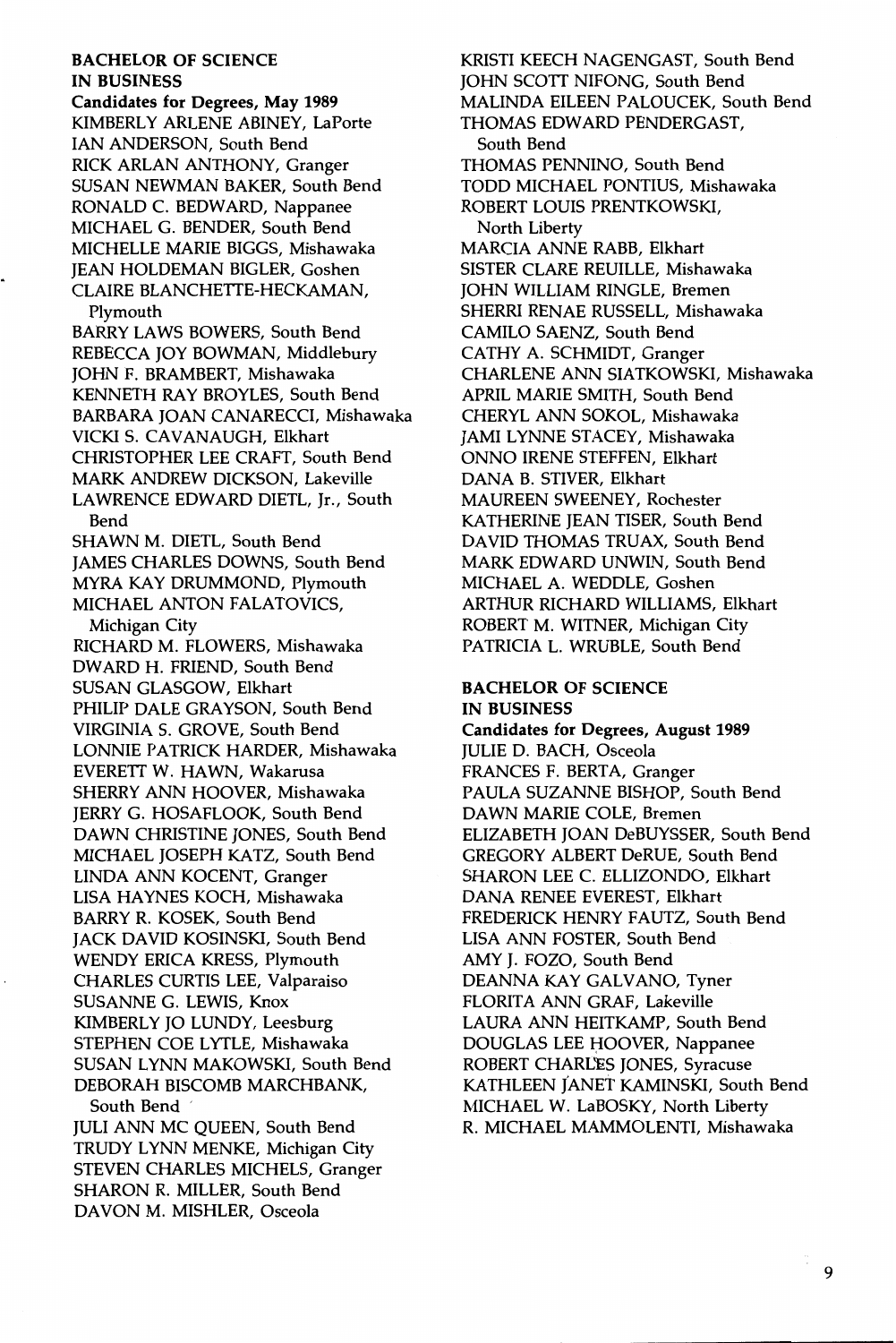TRACY BETAGH STEVENSON, Bloomington TERRY L. TURNER, Knox KATHERINE A. VANRYN, South Bend LORI LYNETTE WISE, Goshen ANN HELEN YOUNG, South Bend

#### BACHELOR OF SCIENCE

Degrees Conferred, December 31, 1988 JAMES DALE BENTZ, South Bend CHARLES BRIAN CURTIS, Culver· NADINE MARIE KAMINSKI, New Carlisle LAN! LEIGH MECKLENBURG, South Bend ERIC LAYNE MICHAEL, Mishawaka LISA JOAN VAN HOUTEN, Mishawaka

#### BACHELOR OF SCIENCE

Candidates for Degrees, May 1989 R. LEE ALLEN, Elkhart DAVID CHARLES BESEMER, South Bend ANITA JOYCE BRANDON, South Bend SANDRA BUCZYNSKI, South Bend HARLAN RAY CONLEY, South Bend JOHN ANDRE DESROSIERS, South Bend SEAN MICHAEL GILLEN, South Bend LALITHA HEGDE, South Bend JOHN PHILLIP HENNION, South Bend RODNEY L. HORVATH, Osceola PAUL E. KELLER, Elkhart THOMAS E. LANTZ, Elkhart ROBERT J. NELLANS, Argos GEORGE WILLIAM RADECKE, Mishawaka CAROL JEAN REINFURTH, South Bend VINCENT R. RIZZO, Mishawaka TIMOTHY M. ROCKHILL, Mishawaka LISA R. ROGERS, New Paris KEVIN ROBERT RYAN, South Bend CARL A. SOBIERALSKI, Jr., Bremen ANTONIO STALTARI, Elkhart

#### BACHELOR OF SCIENCE

Candidates for Degrees, August 1989 KYOSEUNG AHN, Berrien Springs, Michigan STEVEN L. BRANDT, South Bend LINDA G. KOZLOWSKI, South Bend SUHITRA V. MOHILE, South Bend JANELLE MYERS, South Bend KENNETH NEMETH, South Bend CRAIG WALTER TROWBRIDGE, South Bend

MASTER OF LIBERAL STUDIES Degree Conferred, December 31, 1988 LEAH DENISE KELLY, Elkhart

#### MASTER OF LIBERAL STUDIES Candidate for Degree, May 1989 SHANT MARKARIAN, Jr., South Bend

MASTER OF LIBERAL STUDIES

Candidate for Degree, August 1989 GEORGE EDWARD WEDDLE, South Bend

## **Division of Business and Economics**

#### BACHELOR OF SCIENCE IN BUSINESS

Degrees Conferred, December 31, 1988 BETH A. BERGERON, South Bend STEVEN R. BOUSSOM, Elkhart PAUL DAVID BYRD, South Bend JOSEPH RAYMOND CRIMMINS, South Bend DENNIS WAYNE FISHER, Mishawaka DAVID LEROY FLEISHER, Elkhart DIANE DENISE FREDERICKS, Missouri City, Texas SUSAN K. HINTZ, South Bend DANIEL JOSEPH HUFFSTETTER, Walkerton THOMAS WILLIAM HUPP, Lakeville KENNETH A. INGOLD, Ashland, Ohio ALLEN MACK JERNIGAN, Elkhart KAREN ELIZABETH KASER, Plymouth JEANNE MARIE KERTESZ, South Bend JULIE LYNN KOCH, Niles, Michigan CRAIG S. LOCHMANDY, Elkhart DAVID JAMES MASSENGALE, Mishawaka KEVIN PAUL MASTERS, Granger JILL MARIE MciNTIRE, Granger MAL MIHAJLOVICH, Mishawaka ANNETTE MARIE PLONKA, South Bend LIANNE KATHLEEN PULLIAM, Mishawaka CAROLE B. RELIAS, South Bend KEITH HAYES ROBERTS, Edwardsburg, Michigan LINDA S. RUFFNER, Granger DAVID ANTHONY SCHMITT, Mishawaka BRYCE KARLTON SCHOCH, Elkhart KRISTIN LYNN SCHOLL, South Bend KENNETH WILLIAM SELBY, Lakeville CYNTHIA ANN SHELLBERG, South Bend DOUGLAS MARK STRYCHALSKI, South Bend BEVERLY JEAN VALENCOURT, Osceola ROBERT LAWRENCE WHITNEY, Goshen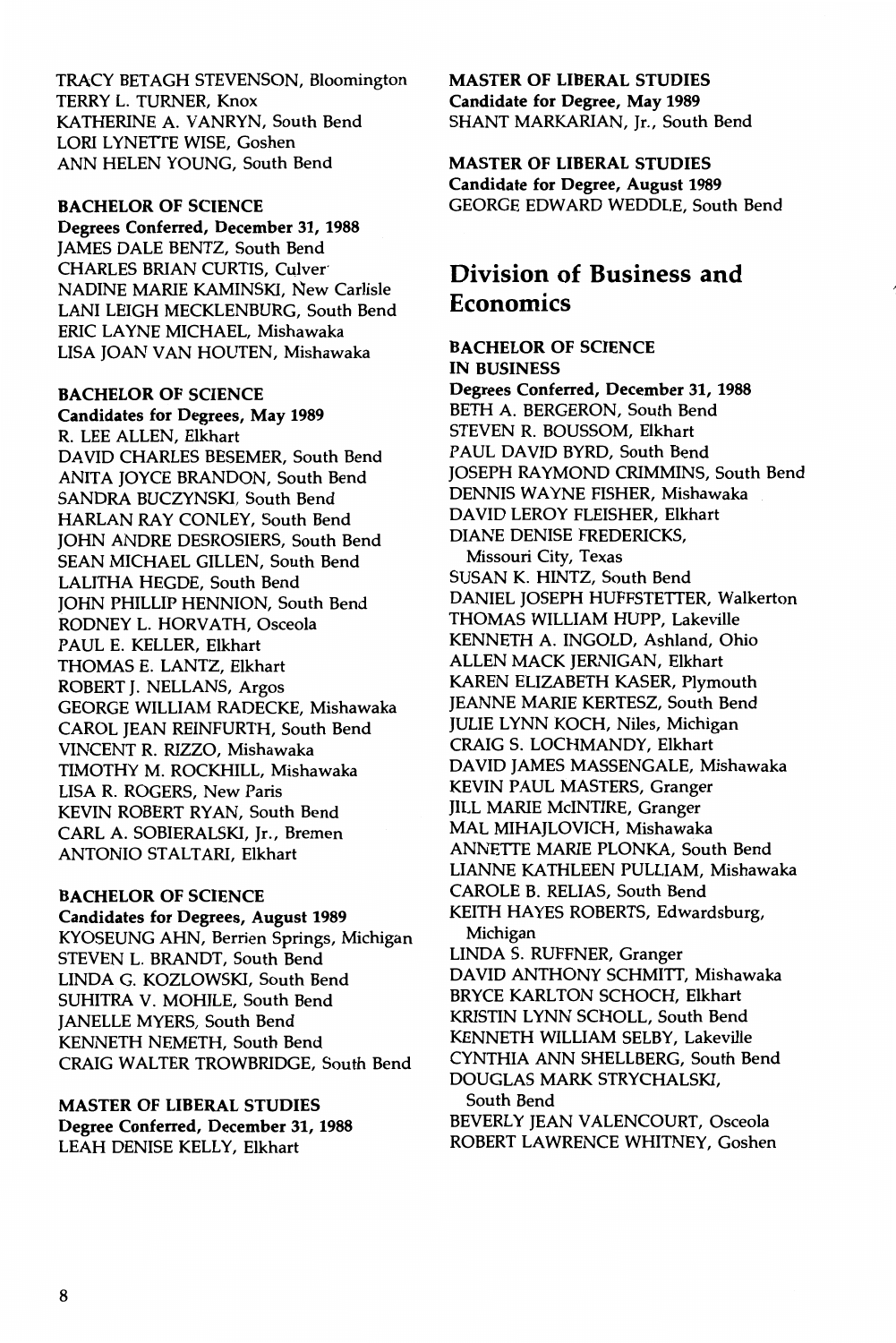BACHELOR OF SCIENCE IN BUSINESS Candidates for Degrees, May 1989

KIMBERLY ARLENE ABINEY, LaPorte IAN ANDERSON, South Bend RICK ARLAN ANTHONY, Granger SUSAN NEWMAN BAKER, South Bend RONALD C. BEDWARD, Nappanee MICHAEL G. BENDER, South Bend MICHELLE MARIE BIGGS, Mishawaka JEAN HOLDEMAN BIGLER, Goshen CLAIRE BLANCHETTE-HECKAMAN, Plymouth BARRY LAWS BOWERS, South Bend REBECCA JOY BOWMAN, Middlebury JOHN F. BRAMBERT, Mishawaka KENNETH RAY BROYLES, South Bend BARBARA JOAN CANARECCI, Mishawaka VICKI S. CAVANAUGH, Elkhart CHRISTOPHER LEE CRAFT, South Bend MARK ANDREW DICKSON, Lakeville LAWRENCE EDWARD DIETL, Jr., South Bend

SHAWN M. DIETL, South Bend JAMES CHARLES DOWNS, South Bend MYRA KAY DRUMMOND, Plymouth MICHAEL ANTON FALATOVICS,

Michigan City RICHARD M. FLOWERS, Mishawaka DWARD H. FRIEND, South Bend SUSAN GLASGOW, Elkhart PHILIP DALE GRAYSON, South Bend VIRGINIA S. GROVE, South Bend LONNIE PATRICK HARDER, Mishawaka EVERETT W. HAWN, Wakarusa SHERRY ANN HOOVER, Mishawaka JERRY G. HOSAFLOOK, South Bend DAWN CHRISTINE JONES, South Bend MICHAEL JOSEPH KATZ, South Bend LINDA ANN KOCENT, Granger LISA HAYNES KOCH, Mishawaka BARRY R. KOSEK, South Bend JACK DAVID KOSINSKI, South Bend WENDY ERICA KRESS, Plymouth CHARLES CURTIS LEE, Valparaiso SUSANNE G. LEWIS, Knox KIMBERLY JO LUNDY, Leesburg STEPHEN COE LYTLE, Mishawaka SUSAN LYNN MAKOWSKI, South Bend DEBORAH BISCOMB MARCHBANK, South Bend

JULIANN MCQUEEN, South Bend TRUDY LYNN MENKE, Michigan City STEVEN CHARLES MICHELS, Granger SHARON R. MILLER, South Bend DAVON M. MISHLER, Osceola

KRIST! KEECH NAGENGAST, South Bend JOHN SCOTT NIFONG, South Bend MALINDA EILEEN PALOUCEK, South Bend THOMAS EDWARD PENDERGAST, South Bend THOMAS PENNINO, South Bend TODD MICHAEL PONTIUS, Mishawaka ROBERT LOUIS PRENTKOWSKI, North Liberty MARCIA ANNE RABB, Elkhart SISTER CLARE REUILLE, Mishawaka JOHN WILLIAM RINGLE, Bremen SHERR! RENAE RUSSELL, Mishawaka CAMILO SAENZ, South Bend CATHY A. SCHMIDT, Granger CHARLENE ANN SIATKOWSKI, Mishawaka APRIL MARIE SMITH, South Bend CHERYL ANN SOKOL, Mishawaka JAMI LYNNE STACEY, Mishawaka ONNO IRENE STEFFEN, Elkhart DANA B. STIVER, Elkhart MAUREEN SWEENEY, Rochester KATHERINE JEAN TISER, South Bend DAVID THOMAS TRUAX, South Bend MARK EDWARD UNWIN, South Bend MICHAEL A. WEDDLE, Goshen ARTHUR RICHARD WILLIAMS, Elkhart ROBERT M. WITNER, Michigan City PATRICIA L. WRUBLE, South Bend

#### BACHELOR OF SCIENCE IN BUSINESS

Candidates for Degrees, August 1989 JULIE D. BACH, Osceola FRANCES F. BERTA, Granger PAULA SUZANNE BISHOP, South Bend DAWN MARIE COLE, Bremen ELIZABETH JOAN DeBUYSSER, South Bend GREGORY ALBERT DeRUE, South Bend SHARON LEE C. ELLIZONDO, Elkhart DANA RENEE EVEREST, Elkhart FREDERICK HENRY FAUTZ, South Bend LISA ANN FOSTER, South Bend AMY J. FOZO, South Bend DEANNA KAY GALVANO, Tyner FLORITA ANN GRAF, Lakeville LAURA ANN HEITKAMP, South Bend DOUGLAS LEE HOOVER, Nappanee ROBERT CHARLES JONES, Syracuse KATHLEEN JANET KAMINSKI, South Bend MICHAEL W. LaBOSKY, North Liberty R. MICHAEL MAMMOLENTI, Mishawaka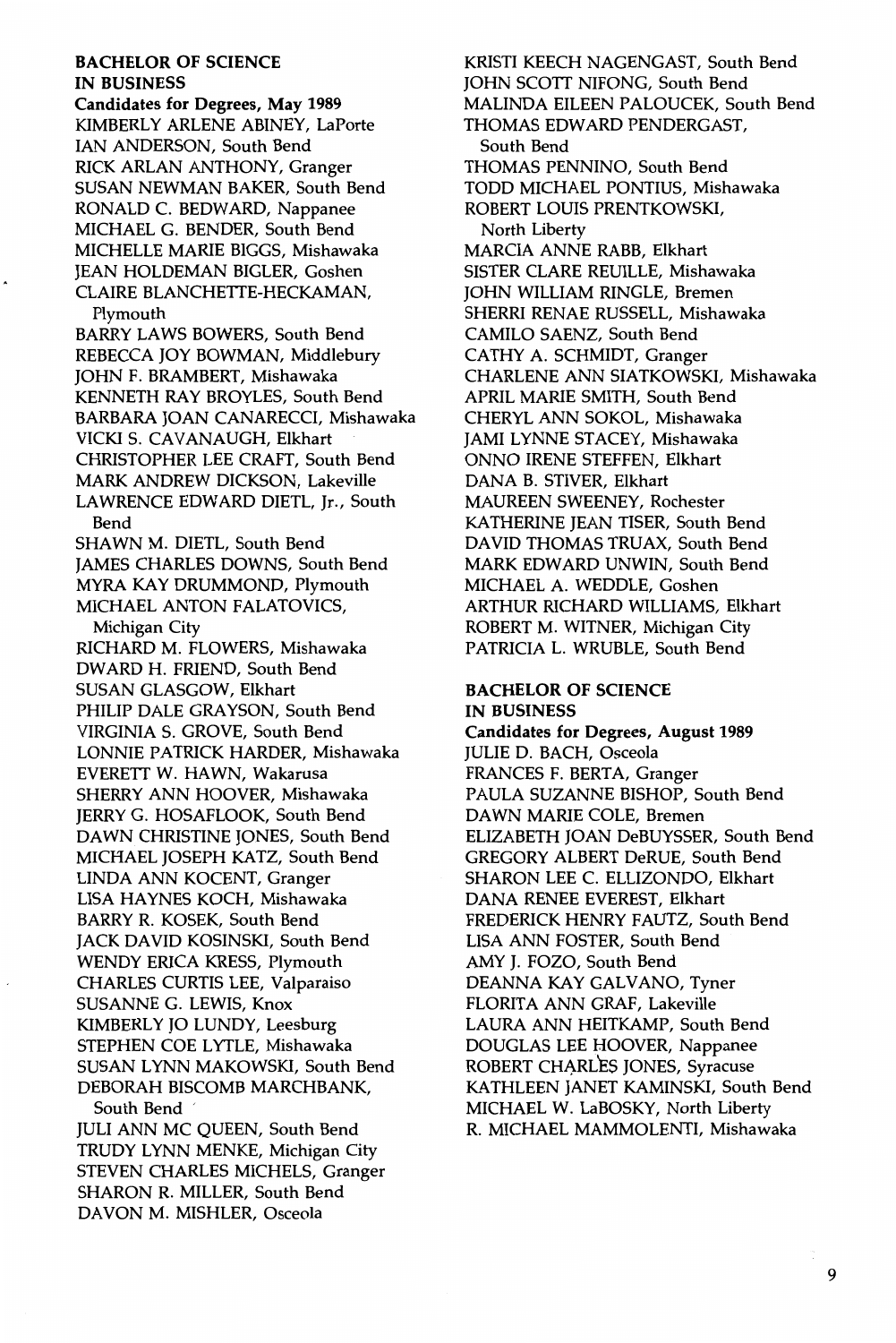SUSAN E. MORENO, Elkhart EUNICE P. MURRAY, Cassopolis, Michigan LISA RENEE NELSON, South Bend PATRICIA J. OLSON, South Bend AMY LYN ROTH, Plymouth JEANETTE LYNN STEVENS, South Bend NANCY M. SWANSON, South Bend MARTIN EDWARD TOTH, Mishawaka

MASTER OF BUSINESS ADMINISTRATION Degrees Conferred, December 31, 1988 RUSSELL LEWIS ABARR, South Bend HANY M. ABDEL-SHAHID, Mishawaka TODD ANTHONY ALLSOP, South Bend MARVIN LELAND ALPINER, South Bend LINDA LONGFELLOW BLODGETT, South Bend GEORGE B. BRINZEA, South Bend ROBERT BROOKS CUMMINS, Elkhart JENNIFER NORTHAGE GLICK, South Bend ROSEMARIE SEITZ HENGESBACH, South Bend DENNIS GREGORY KELLY, Elkhart LINDA LOUISE MacDONALD, Granger JOSEPH MICHAEL MARTELLARO, South Bend GAIL T. MARTIN, Elkhart REBECCA SUSAN McCLONE, New London, Wisconsin PATRICK F. MILLER, South Bend TAWNEY I. E. MILLER, Elkhart KAREN LEE MOORE, Elkhart HENRY H. OWEN, Elkhart CHRISTINE A. POCHERT, South Bend LORA JANE SCOTT, Roachdale BRIAN RICHARD SHAPPELL, Granger EDGAR OWENS SNOKE, Elkhart S. SUBRAMANIAN, Elkhart EILEEN ELIZABETH SULLIVAN, South Bend ALFORD WILLIAMS, Elkhart CHRISTOPHER R. WOLFE, Elkhart NANCY MARIE WROBEL, South Bend

MASTER OF BUSINESS ADMINISTRATION Candidates for Degrees, May 1989 JERRY A. ABEE, Osceola JOSE A. ALVAREZ, South Bend ERIC REID BEAN, South Bend PHILLIP RICHARD BENNETT, South Bend PATRICK RAYMOND BOETTCHER, South Bend RANDY DEAN DOERING, Elkhart TODD L. EADS, Elkhart LAURA BREMS FLYNN, South Bend GARY A. GILOT, Elkhart

JAMES D. GOEDERT, South Bend DEBORAH SUE HARDISON, LaPorte EDWARD F. HUMS, South Bend DENNIS LEE HUNT, Elkhart DAVID PAUL JAMES, Granger THIRUVENGADAM JANAKIRAMAN, South Bend RICHARD CHARLES JETER, South Bend LOIS LANDIS KUROWSKI, Elkhart GREGORY E. LAWSON, South Bend DAVID MICHEAL LOUGHLIN, South Bend AMELIA MARIE MAILANDER, LaPorte THOMAS G. MARULLO, South Bend GEORGE DAVIDSON McELFRESH, South Bend JOSEPH MITCHELL, Elkhart CAROL O'MALLEY MUELLER, South Bend WILLIAM J. MURPHY, Jr., Mishawaka BART M. NAGY, Granger DON MELVIN NEWMAN, Warsaw DAVID ALAN NOWAK, South Bend HUGH JOHN OGREN, Mishawaka RAY M. OSBORNE, Mishawaka DANIEL K. PATRICK, North Liberty CANDACE A. PIERCE, South Bend ROSALIND RENEE PRENICZNY, South Bend JOHN ERNEST PYLE, South Bend ELLEN DRZEWICKI ROGERS, Granger STEPHEN LEWIS SCHUTZ, Mishawaka MARY DEBORA SHEARER, Mishawaka DOUGLAS L. SOMMER, Michigan City MARK ALAN TILLING, LaPorte JAMES M. TURLEY, South Bend DOUGLAS RAY VOREIS, Bristol FRED MICHAEL VOYNOVICH, South Bend HENRI STEPHEN WESDORP, Elkhart JAMES DeWAYNE YODER, Goshen

' J 1

MASTER OF BUSINESS ADMINISTRATION Candidates for Degrees, August 1989 JERRY A. ABEE, Osceola ROBERT E. ABEL, Jr., South Bend KARL GENE BOYD, South Bend THOMAS MICHAEL BUSZEK, South Bend RICHARD ANTHONY CAMPOLI, South Bend JOSEPH Y. CHEN, South Bend RONALD LOUIS CHOLAJ, South Bend JERROLD L. COLTEN, South Bend SANDY LADARREL COMBS, South Bend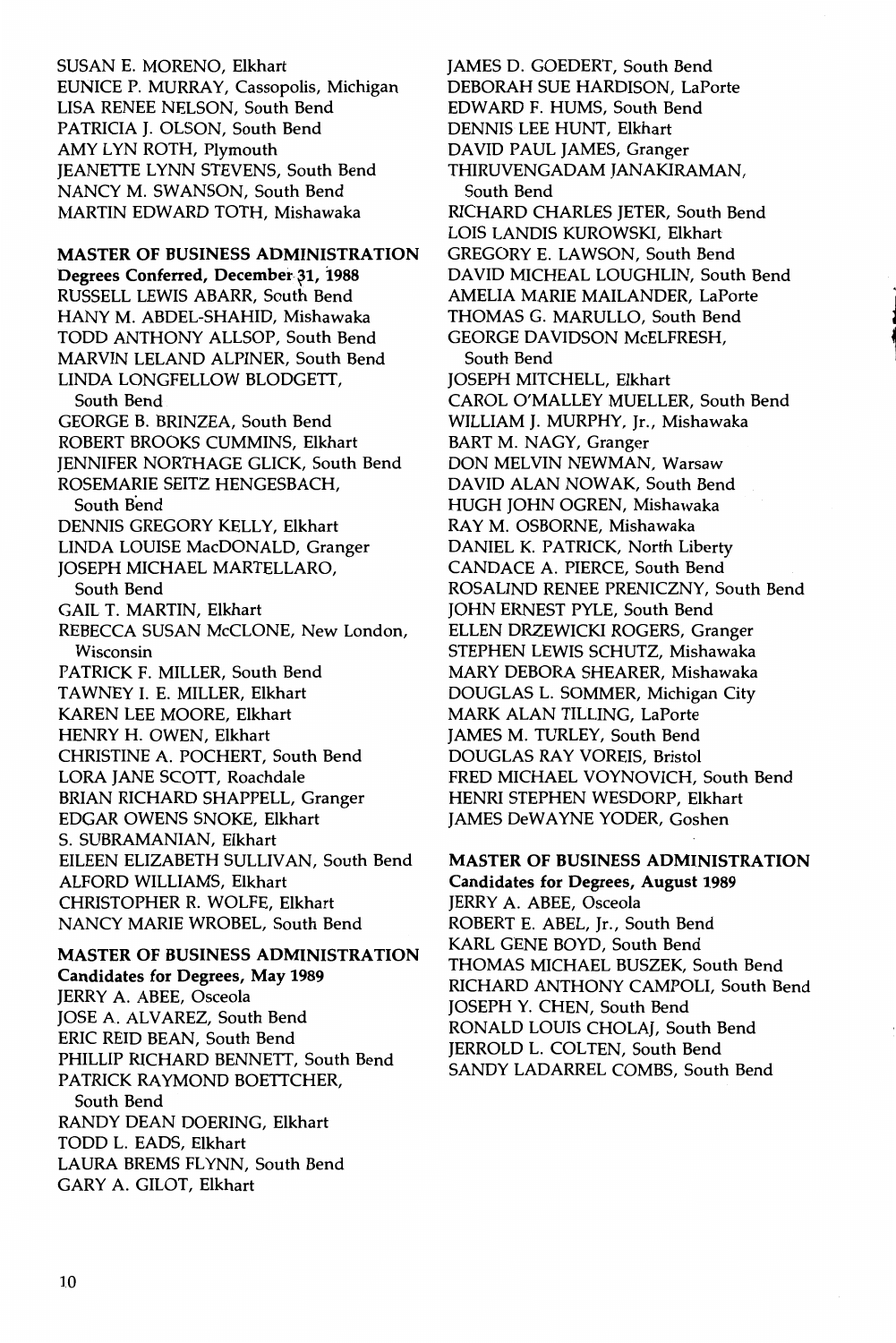H. MITCHELL DRECHSLER, Niles, Michigan TIMOTHY ARTHUR ERBELE, Granger JOSEPH C. FREY, Elkhart JOSEPH GUZZI, South Bend DAVID A. HILL, Granger STEVEN WAYNE HOLLAR, Buchanan, Michigan J. LLOYD HOLSTON, Osceola LINDA K. JONES, Hobart KAREN ANN KARASON, Mishawaka THOMAS EUGENE KELLER, Granger ARTHUR F. KEMP, LaPorte ROBERT P. KVIETKUS, Mishawaka CHRISTINE ANN LAUBER, South Bend FRANCIS J. MAWALA, South Bend CHERYL ANN MEYERHOFER, South Bend DARRYL MILLER, Goshen LYDIA J. MISH-TANCOS, Granger WILLIAM ROBERT MITCHELL, South Bend VICKI LEE MONROE, South Bend THOMAS C. MORSE, Elkhart ROGER T. MOYNAHAN, Jr., Lakeville MARK A. NICKERSON, Mishawaka LYDIA K. NUSS, South Bend RAY MYERS OSBORNE, Mishawaka ROBERT C. POLLOCK, Michigan City KIRK ANDERSON ROOT, Elkhart CRAIG ROBERT SALAK, South Bend TANIA J. SHAUM, Elkhart THOMAS E. SHEARER, Granger FRANCIS S. SMIDLER, Lafayette PAUL JOHN SZAJKO, Granger LINDA JEAN TOOLEY, South Bend RANDY LEE WLODARSKI, Granger STEVEN R. WOLZ, South Bend KENNETH GREGORY ZIENTY, Goshen

MASTER OF SCIENCE IN BUSINESS ADMINISTRATION Degrees Conferred, December 31, 1988 MINDY SUE BAKIAN, South Bend BRIAN D. DAWES, Warsaw JEFFREY ALAN KLEVEN, Holland, Michigan

MASTER OF SCIENCE IN BUSINESS ADMINISTRATION Candidates for Degrees, May 1989 JAMES L. CARROTHERS, Coloma, Michigan RODNEY CRAIG DONIGAN, Granger

## **School of Continuing Studies**

ASSOCIATE OF GENERAL STUDIES Degrees Conferred, December 31, 1988 BILLIE R. BAKER, Elkhart RICHARD CRAIG BLASCHKE, Warsaw JULIE ANN EGENHOEFER, Granger MARIE ANNY A. FLOCCIA, South Bend ERNEST MICHAEL FREYMUTH, South Bend RITA KATHRYN GRONTKOWSKI, South Bend MICHAEL JEROME JOHNSON, Elkhart VAN DOUGLAS JONES, South Bend RONALD SCOTT KOSZYK, South Bend PAMELA LEE MIMS, Elkhart JOHN P. MIXON, Elkhart MICHAEL CRAIG SANDERSON, Elkhart SANDRA K. SCHROCK, Goshen DEANNE COLLEEN SCHUTZ, Elkhart CATHERINE HUMES SMITH, South Bend JANNIFER WELLS, South Bend

ASSOCIATE OF GENERAL STUDIES Candidates for Degrees, May 1989 KIMBERLY J. BABCOCK, Mishawaka DEBRA SUZANNE BLAKE, South Bend JUNE E. CATHER, South Bend RANDY L. CONNER, Mishawaka TAMARA LYNNE EGGBEER, South Bend DAWN RENEE EWING, Elkhart KATHLEEN ANNE HATHAWAY, South Bend KAREN PIOTROWSKI HOLDEMAN, Nappanee

ANGELA RENEE KAUFMAN, Logansport ALAN SCOTT MITCHELL, Elkhart GREGORY W. NELSON, Elkhart NANCY L. THOMAS, South Bend BARBARA J. STIVERS TRAUB, Wakarusa DAVID LEO ULMAN, Rolling Prairie JOHN HENRY WHITAKER, South Bend RONALD LEE WHITESELL, Elkhart MARK JAMES WOODWARD, South Bend

ASSOCIATE OF GENERAL STUDIES Candidates for Degrees, August 1989 MARILYN CAGE, Granger DEBORAH ANN ENGLISH, South Bend GLYN RENE ORDONE, South Bend LINDA L. PATTERSON, Mishawaka SUZANNE MARIE STEINHISER, Michigan City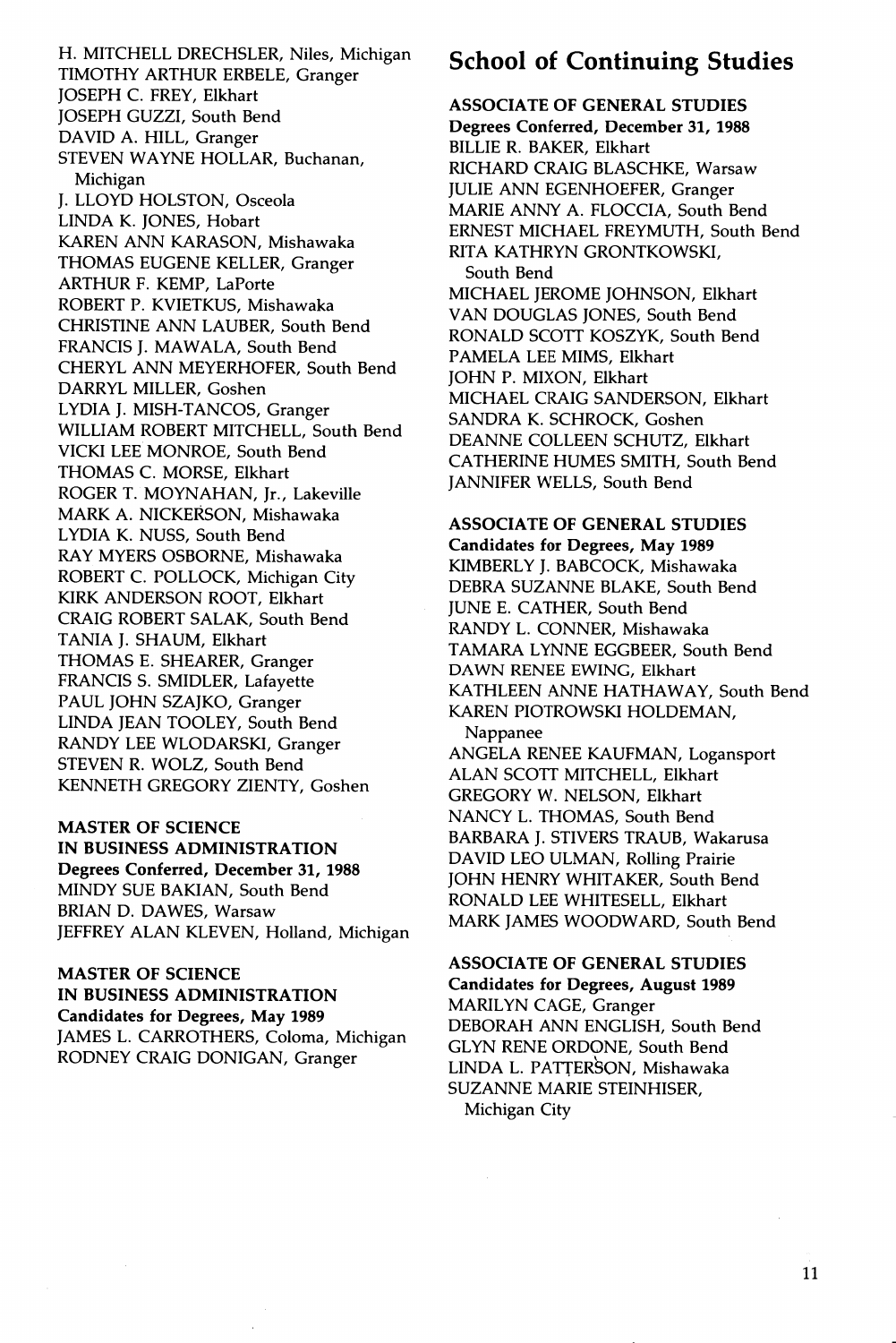ASSOCIATE OF GENERAL STUDIES CONCENTRATION: LABOR STUDIES Candidate for Degree, August 1989 STEPHEN W. AKERS, Elkhart

ASSOCIATE OF SCIENCE IN LABOR STUDIES Degree Conferred, December 31, 1988 TIMOTHY L. O'KEEFE, Mishawaka

ASSOCIATE OF SCIENCE

IN LABOR STUDIES

Candidates for Degrees, May 1989 EDWARD JOHANNES HERTENSTEIN, Elkhart PHILLIP N. WHITE, LaPorte

ASSOCIATE OF SCIENCE IN LABOR STUDIES Candidate for Degree, August 1989 ROSEMARIE BRADFORD, Mishawaka

BACHELOR OF GENERAL STUDIES Degrees Conferred, December 31, 1988

MARILYN S. BELLIS, South Bend ARTHUR E. BOTTORFF, Elkhart CLAUDE BREWTON, Elkhart CHERIE A. COLLIER, South Bend KELLY MICHAEL CUSTER, Elkhart MARY K. DAVIES, South Bend CONSTANCE J. DEUSCHLE, Goshen F. KATHLEEN FISHER, South Bend ORAN R. JOHNSON, South Bend HENRY J. JOSEPH, South Bend CHARI LYNN KRAFFT, South Bend TIMOTHY W. KRUGER, Porter JOSEPH ALLEN NAPIERALSKI, South Bend SUSAN LYNNE PHILLIPS, South Bend JODY MICHAEL PICTON, South Bend SANDRA C. REED, Niles, Michigan THOMAS EDWARD ROEMPAGEL, Mishawaka

AVRILLE MICHELLE SEMO, South Bend

BACHELOR OF GENERAL STUDIES Candidates for Degrees, May 1989 RICHARD BECKERMEYER, Niles, Michigan EDGAR CABELLO, Mishawaka MARY L. CAMERON, Elkhart PATRICK MICHAEL CATANZARITE, Mishawaka

ROBERT J. COLCORD, Goshen RICHARD DEAN FITZ, North Liberty KAREN J. GUGEL, Elkhart DOROTHY J. HATTON, Mishawaka ANGI AGNES JERNEY, Granger RICHARD SCOTT JOHNSON, South Bend RUSSELL L. JONES, New Carlisle JANET KATHRYN MATO, Elkhart RICHARD R. McDANIEL, South Bend LUANN McMORRIS, South Bend ROBERT J. NELLANS, Argos MARY JULIE PEDERSON, Elkhart WILLIAM EUGENE PITTMAN, Elkhart SHARON L. QUACO, South Bend LESLIE ELAINE RITTER, Michigan City CATHY ANN RUSH, Granger DEBRA ANN RUSZKOWSKI-THORNBURG, South Bend SAMMYE JO SANBORN, Granger WILLIAM C. SANDERS, Syracuse CATHERINE B. SHERRY, Mishawaka CYNTHIA ANN SHUDER, Mishawaka SCOTT DORSEY SKILLERN, South Bend LISA MARIE SMALL, Elkhart JACQUELINE LEKASHMAN SMITH, South Bend B. JEANNE TROUTMAN-POOLE, Indianapolis MARK GEORGE VAN DAMME, South Bend LARRY EUGENE WARD, Cassopolis, Michigan AL VINE TYRONE WISE, South Bend

BACHELOR OF GENERAL STUDIES Candidates for Degrees, August 1989 PENNY J. AGEE, Elkhart DENISE MARIE CISZCZON, Mishawaka JACK K. LETHERMAN, Elkhart CATHLEEN PORTER, Walkerton JUDITH DIANE RUSSO, Mishawaka STEVEN K. SUTTERFIELD, Elkhart LINDA LYNETTE TUBERVILLE, South Bend STEVEN KENT WAGNER, Elkhart

BACHELOR OF GENERAL STUDIES CONCENTRATION: LABOR STUDIES Candidate for Degree, May 1989 B. JEANNE TROUTMAN-POOLE, Indianapolis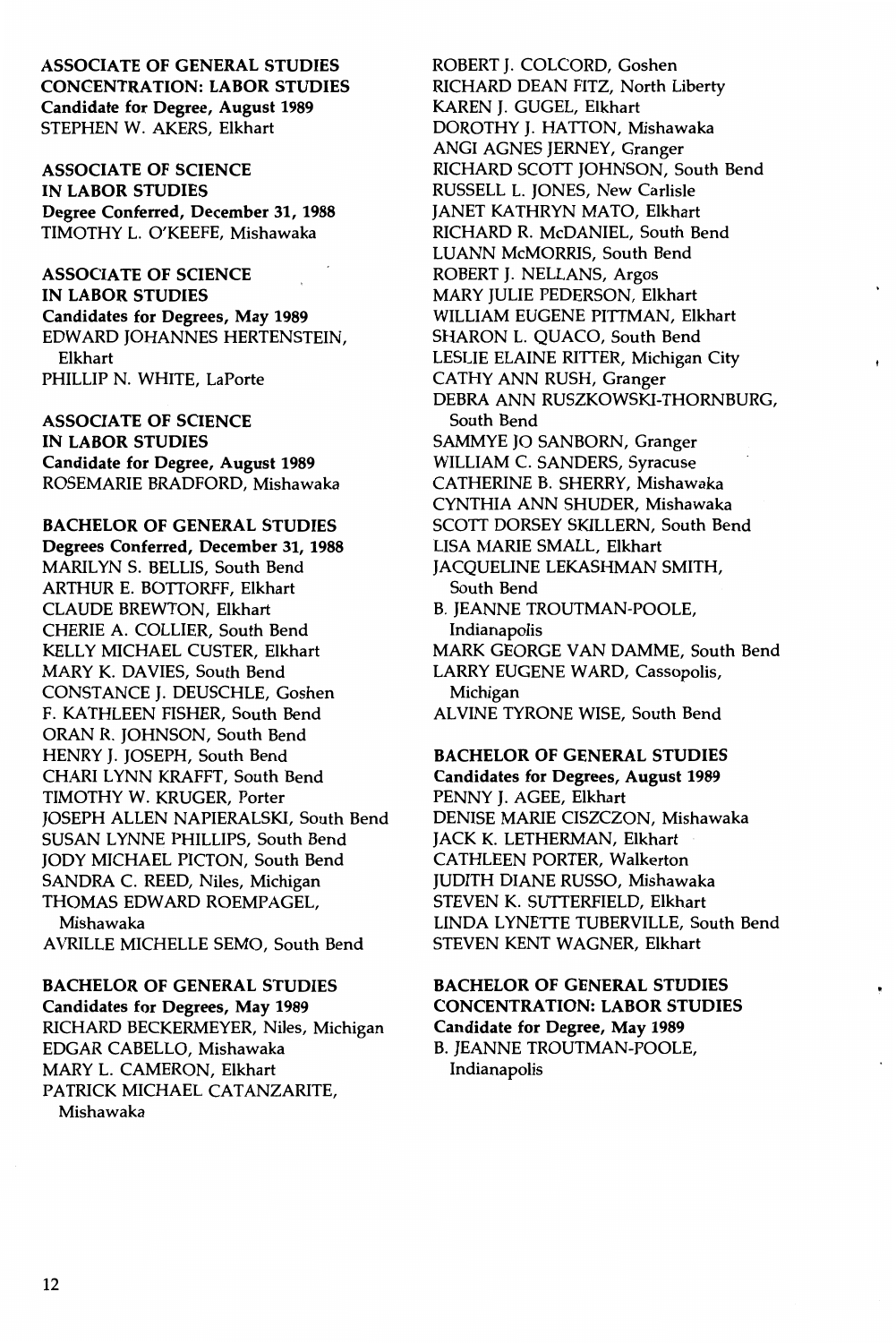### **School of Dentistry**

ASSOCIATE OF SCIENCE IN DENTAL HYGIENE Candidates for Degrees, May 1989 LYNDA KAY ANDRES, West Lafayette MARY ANN ANGLEMYER, Elkhart RICHARD BECKERMEYER, Niles, Michigan CATHLEENE REBECCA BOWER, Elkhart CAROL ELAINE DOLE, South Bend REND! LYNNE HACKER, Indianapolis ANGELA RENEE KAUFMAN, Logansport JENNIFER KLOPENSTINE, Mishawaka SUZANNE KRISTINE MARTIN, Merrillville SANDRA JEAN McCARTY, South Bend LAURIE ANNA MOLENDA, South Bend JORJA D. MUSIAL, Osceola LEE ANN NELSON, Flora KAROLYN ANN PETERKA, Elkhart SUSAN K. RODGERS, Nappanee CHRISTINE L. ROSE, South Bend RHONDA L. SCHILLKE, Michigan City VICKI SETNOR, Plymouth KARON LYNETTE SMITH, South Bend JILL RENEE STAYTON, Osceola BARBARA CAROL WINEGARDNER, Logansport

## **Division of Education**

ASSOCIATE OF SCIENCE IN EARLY CHILDHOOD EDUCATION Degrees Conferred, December 31, 1988 MARIANNE DOWNS, North Liberty TRACY R. FULMER, Mishawaka CAROLYN MARIE HACKER, Elkhart

ASSOCIATE OF SCIENCE IN EARLY CHILDHOOD EDUCATION Candidate for Degree, May 1989 JANINE M. FAIN!, Mishawaka

ASSOCIATE OF SCIENCE IN EDUCATION TECHNOLOGY Candidate for Degree, August 1989 KRISTIN ANN MAGGART GRAHAM, Granger

,.

٠

"

BACHELOR OF SCIENCE IN EDUCATION Degrees Conferred, December 31, 1988 LEANDRA HARDY ALLEN, Mishawaka AMY L. BONINE, Culver MARY ANN BROEKER, Plymouth

ANGELA MASHON BUYSSE, South Bend WILLIAM JOHN CARPENTER, South Bend CYNTHIA K. CHUPP, Goshen SUSAN MAY COOK, Mishawaka CAROL ANN DRAKE, Elkhart ANGELA M. EADS, Plymouth CATHLEEN ANN ELL, Granger BARRY EUGENE FLANIGAN, South Bend SHARON LYNN FRESHOUR, South Bend KRISTY LYNNE GARRETSON, South Bend DAVID PATRICK JANICKI, Granger JILL KATHLEEN KUZMITS, Mishawaka CYNTHIA LECHLITNER, Mishawaka SUSAN L. MULLIN, South Bend JANET SUE OGLE, Akron JENNY LYNN OLSON, South Bend TRICIA KAY POTTERBAUM, Mishawaka ANNE MARIE EINTERZ ROBINSON, South Bend AMELIA M. RODRIGUEZ, South Bend DEBORAH L. SMITH, Osceola LORI GILL SPENCER, Mishawaka CATHY BOYLES STALEY, South Bend TAMELA JOLENE WATSON, Mishawaka KIMBERLY ANN WHITE, South Bend

#### BACHELOR OF SCIENCE IN EDUCATION

Candidates for Degrees, May 1989 MARK H. BeMILLER, Elkhart LORI RENE BEALL, South Bend MARY M. BRAMBERT, Mishawaka MARGO BROWN, LaPorte JENNIFER ELLEN BRYANT, Mishawaka KATHRYN D. CAMPOLI, South Bend CAROL A. COTTINGHAM, Granger JUDY ANN DECKER, South Bend JUDY ANN DIEU, South Bend MARIE ANNA DYLAG, Knox HOWARD T. EDWARDS, South Bend ELLEN L. EHMER, Granger MARCELL M. FAULKNER, Lakeville KEITH DONALD FOLEY, South Bend DEBORAH FOUST, Lakeville SANDRA DUXBURY GATES, South Bend JULIE KAY GUNN, South Bend REBECCA L. HAWKINS, Goshen TAMI ANNE HESTERS, Walkerton CHRISTINE E. HINZ, Mishawaka DELORES JEAN HIRTH, South Bend HOLLY HOCK, Michigan City KENDA MARIE HOLT, Knox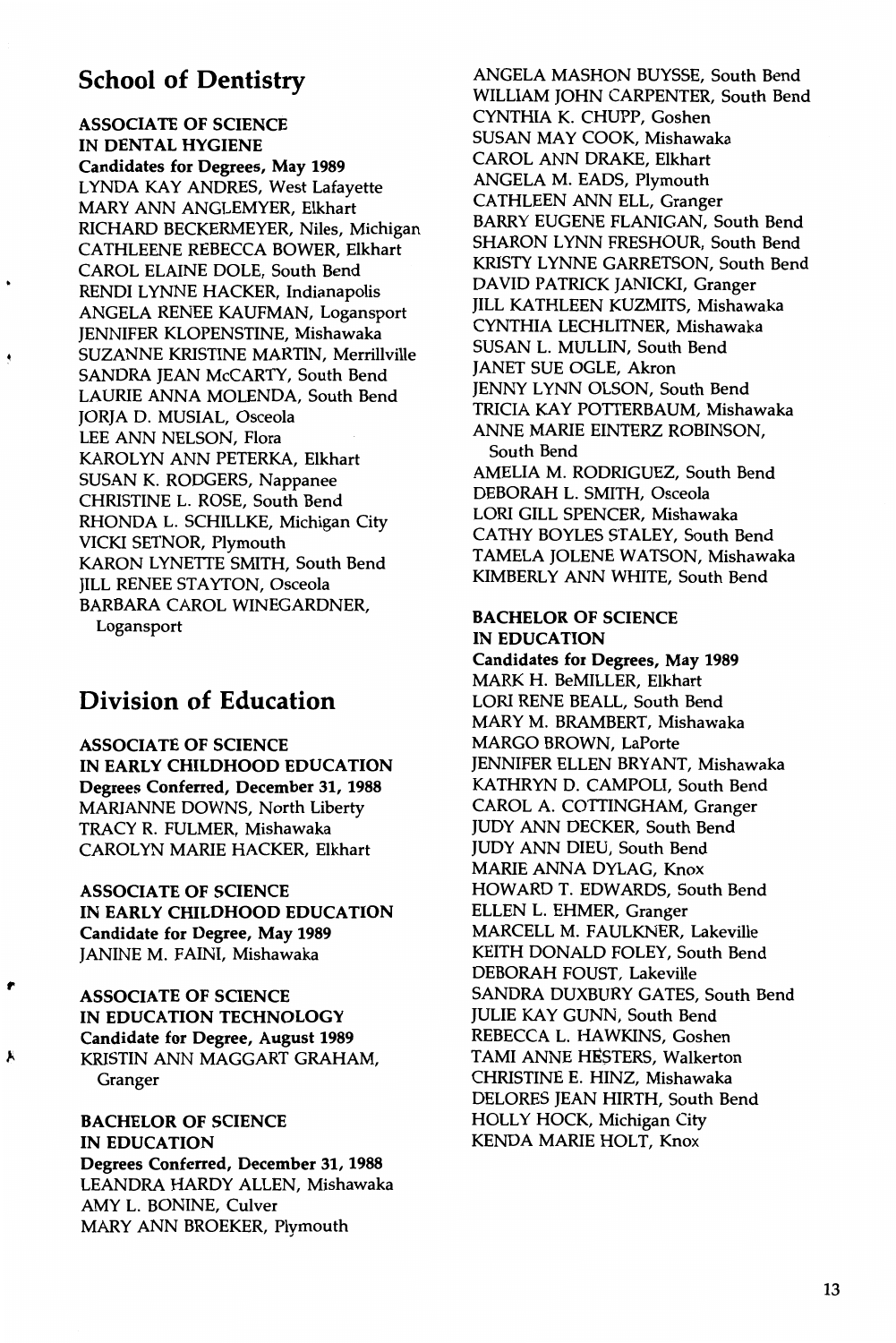MICHAEL SCOTT JACKOWIAK, South Bend JANE SHOCK JOHNSON, Plymouth SARA E. JOHNSON, LaPorte SUSAN MARIE JOHNSON, South Bend TILLIE T. KAIN, Plymouth DANIEL MARK KMITTA, South Bend LISA MARIE KREIGER, Mishawaka KATHY STROHM KURZHAL, South Bend LINDA MARIE LaFORTUNE, Mishawaka GAYLE LYNN LIGGETT, North Liberty GISELLA ANN MANCINI, South Bend SUSAN ANTRIM MANN, Elkhart DAVID RUSSELL MANSPEAKER, Mishawaka DOUGLAS CHESTER MAPPIN, South Bend LYNN M. MATTOX, LaPorte LAWRENCE J. METCALF, Mishawaka THERESA JEAN MILLER, Plymouth JOHN RICHARD MORAN, Mishawaka TRUDI LYN MORGAN, Elkhart LINDA LOU MURPHY, Plymouth DEBRA ANN NAGY, South Bend MARILYN SUE NASH, South Bend MARLENE KAY NICKERSON, New Carlisle TARA MARJORIE NICODEMUS, South Bend KEVIN P. O'CONNOR, Osceola LISA RENEE PALMER, South Bend JOHN ROBERT PANKOW, South Bend STEVE PAUL PETERSON, Mishawaka ROBERT EUGENE PRIEST II, Wakarusa CHAR PRIETO, Michigan City LORI LEE TUMBLESON RICHARDSON, North Liberty LYNDA LOETA ROSE, Mishawaka MARYBETH ROSHECK, Mishawaka CARIN MICHELLE SHOOK, Plymouth KIMBERLY JOY SIPES, South Bend DENISE MARIE SKARBEK, South Bend DOROTHY L. STARR, Plymouth CATHY SUE STRYCKER, Tippecanoe STEVEN CRAIG STUTSMAN, Elkhart PATTY L. SWIM, LaPorte CHRISTINE M. TURK, South Bend DONNA E. VanKIRK, Granger KRISTA KAY WEBBER, Granger CAROLYN SUE WILSON, South Bend JUDITH A. WILSON, South Bend SANDRA LEE WITMER, South Bend ANITA MARIE WOZNIAK, South Bend JOAN HRONEK ZIELINSKI, Granger

#### BACHELOR OF SCIENCE IN EDUCATION Candidates for Degrees, August 1989

JAMES ANDREW CERNAK, South Bend KAREN S. HUMPHREY, Plymouth

SUE ANNA SCHULZ, Granger MARY CATHLEEN THRASHER, Nappanee CATHERINE LYNNE WILLIAMS, Buchanan, Michigan

#### MASTER OF SCIENCE IN EDUCATION

Degrees Conferred, December 31, 1988 JUDI JONES ALCORN, LaPorte KATHLEEN S. BASSETT, Knox JUDITH KAY BURKHART, South Bend ELIZABETH VINCENT HENRY, South Bend JOHN EDWARD HUNTER, Elkhart TRACEY TROEGER lAMS, Mishawaka MARIANNE D. KING, South Bend JULIA W. LEE, Bristol GEORGE LOUIS LUND, South Bend KELLY SUE LYTLE, Elkhart LORETTA SUE MANLEY, South Bend CAROL M. MAUCK, Shipshewana KEVIN JAMES MciNERNEY, Mishawaka KATHERINE HILL PULLIAM, Elkhart PATRICIA ANNE ROBERTS, Goshen MARY ANN SPENCE, South Bend SUSAN STIEGMAN TILLETT, Crown Point CATHERINE ANNE VanDYKE, South Bend PHYLLIS A. VANDER VEN, South Bend BRENDA K. VANLANINGHAM, Mentone

#### MASTER OF SCIENCE IN EDUCATION

Candidates for Degrees, May 1989 LORI LYNNE BEUTTER ALEXANDER, Mishawaka KRISTINE M. KOVATCH ALINSKY, LaPorte KATHY SUE ANGELO, Michigan City SUSAN GAMBILL BAIRD, LaPorte SALLIE ROZEL BECKER, Mishawaka DEBORAH EBERLEIN BECRAFT, Mishawaka DURENA BRIDEGROOM, Knox KAREN JUDITH BROWN, Granger CRAIG COLVIN, Culver JULIE A. DENTON, Elkhart DOROTHY JEAN DERDA, South Bend MONICA M. EBLEN, Lapaz SUSAN KAY EDMUNDSON, Elkhart SALLY JO FULLER, Bristol LUANA LYNN GREULICH, Mishawaka LINDA GROSSNICKLE, South Bend SHERYLL MARIE HARPER, Osceola CYNTHIA PIERSON HARVILLE, South Bend JOAN E. HATTON-O'BANION, Mishawaka KAREN RUTH HEDINGER, Warsaw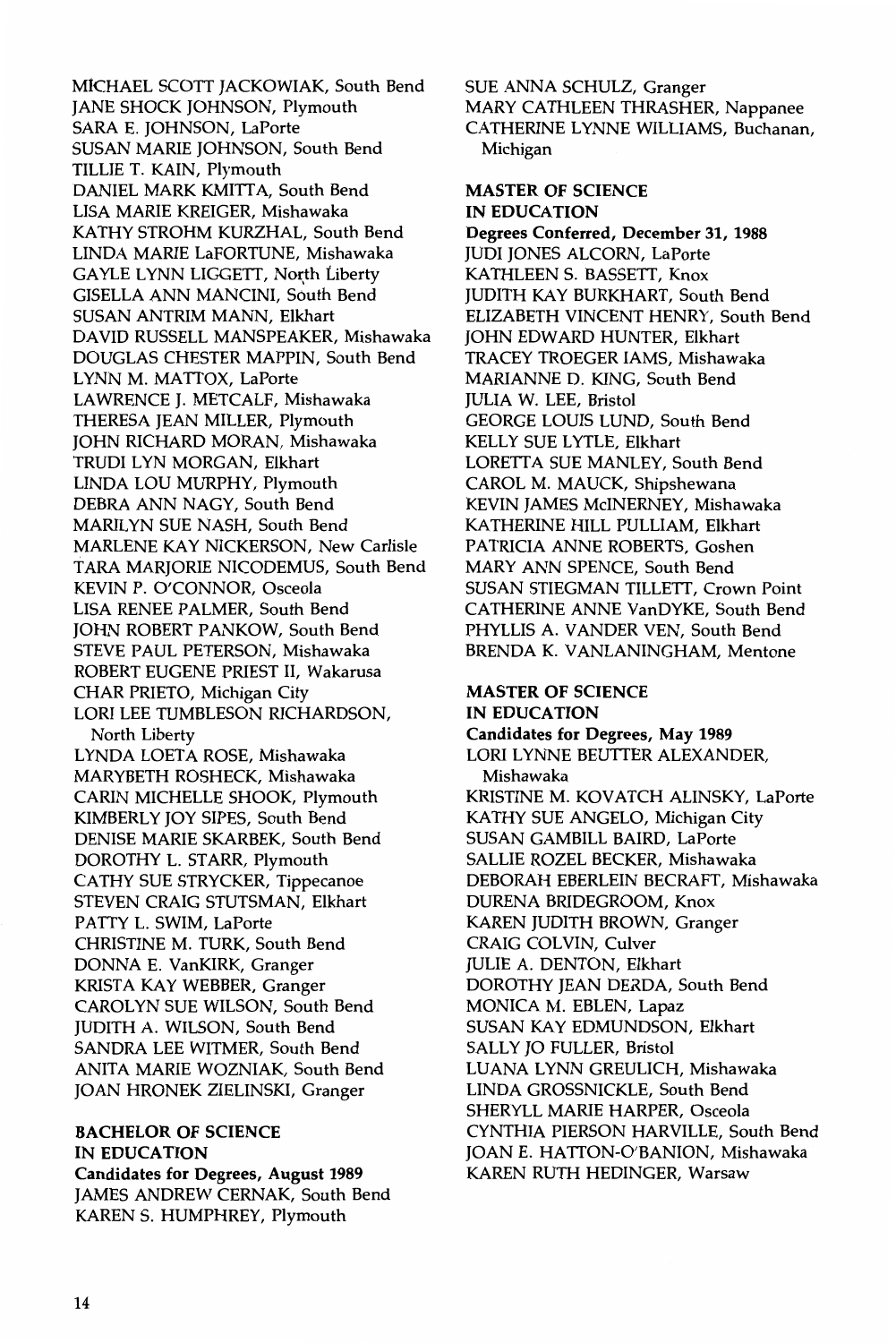LORI LEE HEISE, South Bend TED WAYNE HIRSCH, Syracuse EDNA SHERFY HOMAN, Goshen LINDA STEIN JIRREH, South Bend DEBORAH LOUISE JOHNSON, South Bend ALlY A AOSSIE JOJO, Mishawaka BRENDA LYNN KARAFF, Elkhart CINDY LUCILLE KISSINGER, Michigan City LOIS VIRGINIA KLUENDER, Elkhart SCOTT H. LaPLACE, Osceola ELIZABETH L. LAMON, South Bend DEBRA J. LEER, Millersburg JOAN MARILYN LENNON, South Bend TERESA HOUFF McCASKEY, Elkhart ELIZABETH A. McFADDEN, South Bend JULIA A. MOLINARO, Rochester MARGARET ROSE MUESSEL, South Bend DARCIA KING O'BLENIS, South Bend SUSAN JEANNE OLUND, South Bend SUE A. PESAVENTO, Michigan City MARGARET PETERSEN, Elkhart JOI L. SCHER, Elkhart SANDRA SCHEUMANN, Nappanee SALLY J. SCHLUETER, South Bend BARBARA JOYCE SHREVE, Michigan City RACHEL MARIE STIVER, Syracuse PENNY SUE STRANG, South Bend CYNTHIA ELAINE TANSEK, South Bend KELLIE TERRY, South Bend CAROLE GOINS THOMAS, Elkhart TAMRA CAROL THOMAS, South Bend SHARON E. URBACH, South Bend GINGER JOYCE WHEELER, Etna Green RUTH ANN ZBRZEZNY, Mishawaka

#### MASTER OF SCIENCE IN EDUCATION

Candidates for Degrees, August 1989 DARNELL ADELL, East Chicago SHEILA SOLOMAN BEERS, Argos CONSTANCE M. BIEGEL, South Bend CYNTHIA LEE BUCHER, Mishawaka GEORGANNE BUCKINGHAM, Mishawaka SHERRY KAY BURKHOLDER, Goshen SAMUEL MARK BYLER, Foraker KATHRYN ANN COLEMAN, Lakeville ELIZABETH W. CUNNIFF, South Bend CAROL A. DAVIS, South Bend JULIE F. DAWSON, Granger TIM RAY DAWSON, Granger VIRGINIA LYNN DiBIAGIO, Granger KEVIN R. DONNELL, South Bend MARILYN SUE ORANG, Ora JUDITH ANNE GILMAN, South Bend TERRYL LYNN GREMBOWICZ, South Bend PATRICIA ANN HARDY, Rolling Prairie LISA LYNN HELLER, South Bend JUDITH HEYING, Mishawaka JUDY FERN HUNSBERGER, Goshen ELIZABETH M. IRWIN, Walkerton ANN E. JIPPING, Goshen DONNA BISSEY KELLER, Crown Point MARCIA ELAINE KINDY, Middlebury MICHAEL ADAM KUNTZ, South Bend DELAINE EDWARD LARSEN, Elkhart KELLY J. LEVENHAGEN, Valparaiso JENA M. LEWIS, South Bend KAREN E. LYNESS, Michigan City SHARON KAY RENSBERGER, Goshen MARGARET GRADY SCHREIBER, Michigan City BONNIE CASE SCHWENK, Hamlet MARGARET McCARTY SHELLY, Elkhart DONNA LOU SHERCK, Goshen SUSANNE SIEBRASE, Argos DOROTHY ANN SIENICKI, South Bend KAREN SUE SMAKA, Bristol JOY RENEE ST. GERMAIN, Goshen DIANE KATHRYN STEWART, South Bend SHERYL LYNN STEWART, Mishawaka ROBB G. THIEL, Winamac PEGGY JOAN VanLAERE, South Bend ROBERT WARREN VANTINE, LaPorte MARY ABIGAL WISEMAN, Mishawaka JUDITH ANN WOLFF, Granger DENISE KAYE YATES, Elkhart DEBORAH ANN YODER, Union, Michigan WINIFRED YORDY, Goshen

### **Division of Music**

ASSOCIATE OF ARTS IN JAZZ AND COMMERCIAL MUSIC Degree Conferred, December 31, 1988 STEVEN SANDERS, South Bend

BACHELOR OF MUSIC Degree Conferred, December 31, 1988 PATRICIA JANE HERSHBERGER, Osceola

BACHELOR OF MUSIC Candidates for Degrees, May 1989 VICTORIA LYNN DEMAREE, South Bend KIRK EDWARD UDV ARDI, South Bend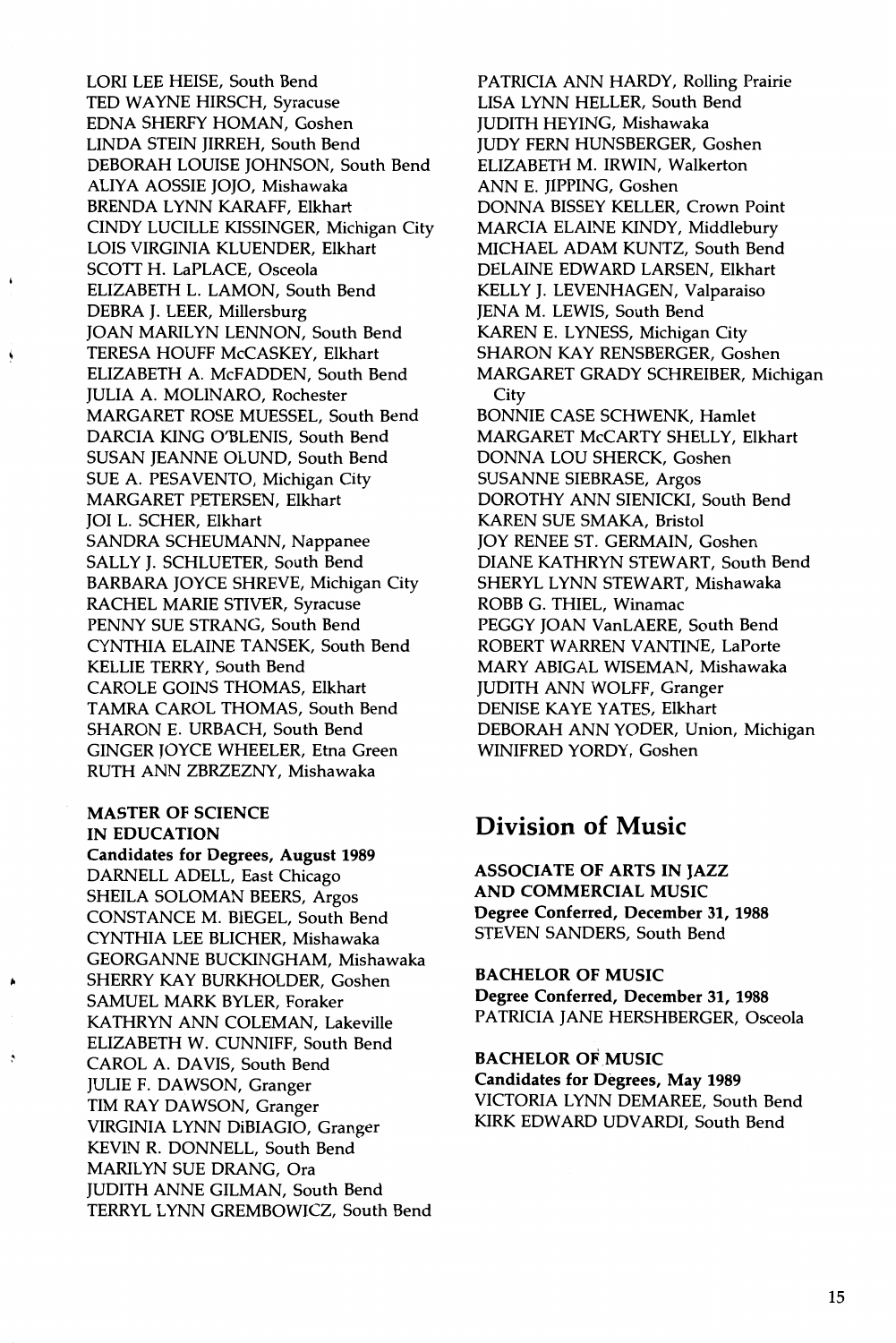#### BACHELOR OF MUSIC Candidate for Degree, August 1989 JULIANNE M. MIRANDA, Granger

BACHELOR OF MUSIC EDUCATION Degree Conferred, December 31, 1988 MARK ANTHONY BRADLEY, Elkhart

## **School of Nursing**

#### BACHELOR OF SCIENCE IN NURSING

Candidates for Degrees, May 1989 KATHLEEN E. BORKOWSKI, Mishawaka JULIE SCOTT BOWERS, South Bend MARY JANE DANNER, South Bend BEVERLY ANN FAULKNER, Etna Green ELIZABETH JOHNSON, Plymouth PATRICIA ANNE KERESZTES, Mishawaka DONNA OLDEN KEUSCH, South Bend DEBORAH A. KUITSE, Goshen APRIL SUSAN PARKS, Granger DIANNA MARLENE SCOTT, South Bend SANDRA PORTER TIFFANY, South Bend ELIZABETH ANNE YODER, Goshen

## **School of Public and Environmental Affairs**

ASSOCIATE OF SCIENCE IN CRIMINAL JUSTICE Degrees Conferred, December 31, 1988 STACY JOANNE CHELMINIAK, South Bend PATRICIA LOUISE HERMAN, South Bend FLOYDIA B. OWENS, South Bend

#### ASSOCIATE OF SCIENCE IN CRIMINAL JUSTICE Candidates for Degrees, May 1989 BRIAN COSTA, Mishawaka MITCHELL D. KAJZER, South Bend FRANK T. KOSKI, Granger CURTIS ALLEN LOWRY, Elkhart BRIAN ALAN WATKINS, Goshen

ASSOCIATE OF SCIENCE IN CRIMINAL JUSTICE Candidates for Degrees, August 1989 SUSAN ELAINE LEELING, Elkhart MICHELLE RENEE (SZULCZVK) YATES, Michigan City

#### BACHELOR OF SCIENCE IN CRIMINAL IUSTICE Degrees Conferred, December 31, 1988 KRISTIN ELLEN ERMETI, Mishawaka MICHAEL J. EVANS, Bloomington BARRY G. SNYDER, South Bend

### BACHELOR OF SCIENCE IN CRIMINAL JUSTICE

Candidates for Degrees, May 1989 DOREENA MARIE BROWN, South Bend DIANE L. EAST, South Bend MICHAEL THOMAS FOLDES!, South Bend JAN LAUREEN GLOYESKE, LaPorte DOUG GROW, Granger TIM E. GURBICK, South Bend EDWIN COLLIER HAWKINS, Los Gatos, California KEVIN J. HERMA, South Bend KELLIE JEAN HOLLAND, Mishawaka MARTIN ALLEN JEFFREY, South Bend DIANA LYNN PRIEBE, Mishawaka MARK PHILLIP QUIGLEY, Granger KATHLEEN M. RHYMER, South Bend TERRIE ANN SCIBA SEAGO, South Bend PAUL DEWAYNE SIMMONS, Elkhart NANCY JUNE TRAVIS, Mishawaka MARIANNE L. TRUAX, Mishawaka LAWRENCE S. WROBLEWSKI, South Bend

#### BACHELOR OF SCIENCE IN PUBLIC AFFAIRS

Degrees Conferred, December 31, 1988 SOYLA MARIA CARDENAS, South Bend TROY A. FRANKS, Mishawaka MARTIN LEE GERSEY, South Bend DANIEL JOHN KOIS, South Bend SUSAN MARAZITA, South Bend PEGGY KAY MARKLEY, Elkhart MICHAEL SALVATORE RULLI, South Bend RICHARD S. SALTZMAN, South Bend

#### BACHELOR OF SCIENCE IN PUBLIC AFFAIRS

Candidates for Degrees, May 1989 COLEEN A. BRADY, South Bend EDWARD JOHN FREDLAKE, South Bend ERIK EUGENE GRAVELLE, Elkhart MICHELLE RENEE GREEN, Elkhart EDNA MAAHS KELSEY, LaPorte JULIA TOWNSEND NABAA, South Bend JILL MARIE PACZKOWSKI, Granger RODNEY PAUL SNIADECKI, South Bend NICK M. STAMATOVICH, Elkhart BRENIS JO WEST, South Bend LEAH ANNE WHISLER, Goshen KATHERINE PRITSCHET WIRT, Elkhart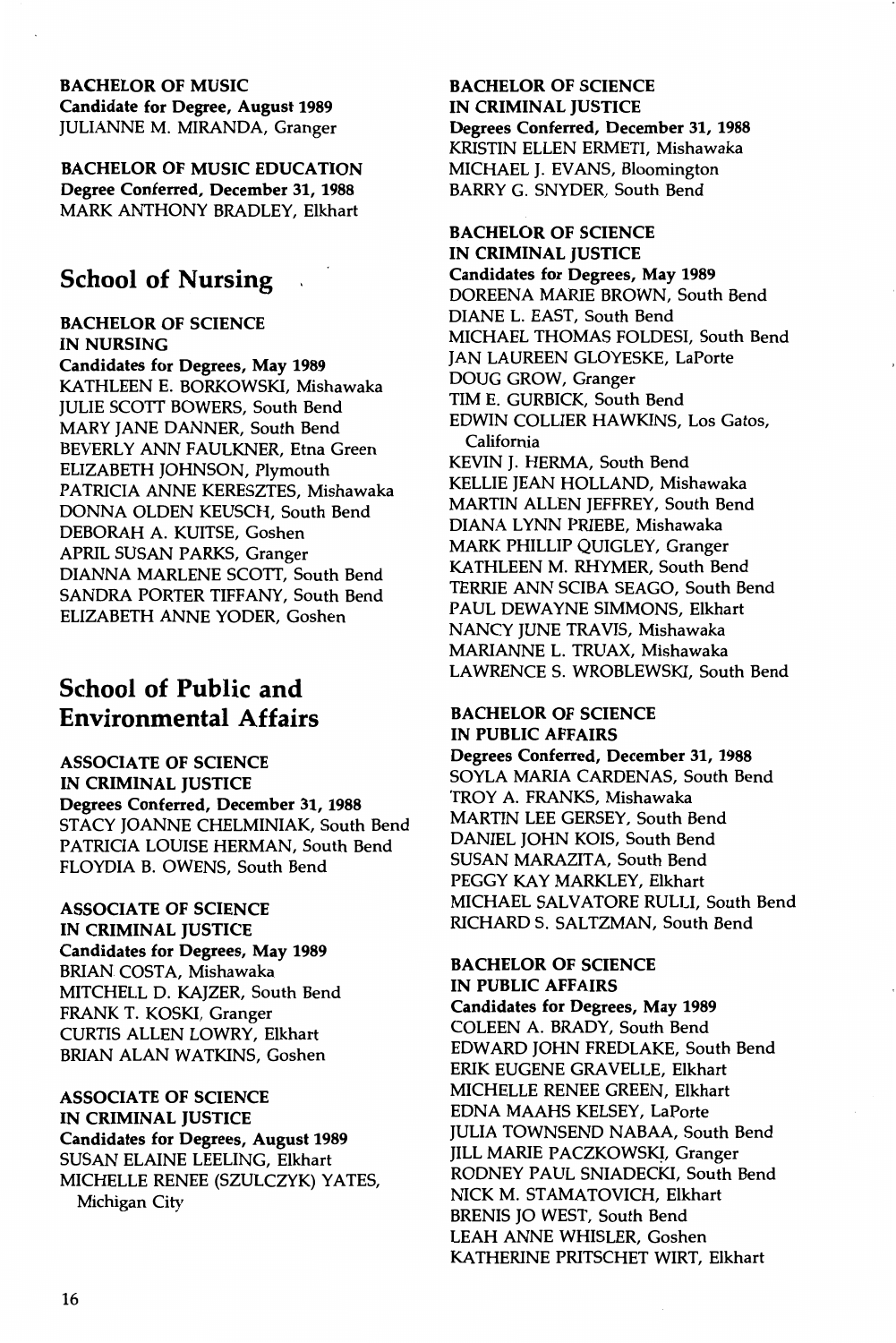BACHELOR OF SCIENCE IN PUBLIC AFFAIRS Candidates for Degrees, August 1989 ELMA BAUTISTA, South Bend SHAWN D. LUCZKOWSKI, South Bend BARBARA SUE ABEL PANTOS, LaPorte

MASTER OF PUBLIC AFFAIRS Degrees Conferred, December 31, 1988 BARBARA S. ARNOLD, South Bend JOHN R. EMERSON, South Bend KIMBERLY MARIE ERICHSEN, Granger JOHN MICHAEL KISH, Mishawaka

MASTER OF PUBLIC AFFAIRS Candidates for Degrees, May 1989 JERILYN BURKHART, Tippecanoe DEBORAH KAY CONLEY, Mishawaka REGINA ELIZABETH HANRAHAN, Mishawaka STEPHANIE VANESS HOVER, South Bend

ROXANNE JEAN MURPHY, Mishawaka JILL YVONNE PARMLEY, Granger NANCY POWLICK, Chillecothe, Ohio TAMARA C. PRICE, South Bend CLETUS J. YODER, South Bend MARY F. YOUNGS, Granger

MASTER OF PUBLIC AFFAIRS Candidate for Degree, August 1989 MATTHEW JOSEPH VIGNEAULT, South Bend

## **Division of Purdue Technology**

#### ASSOCIATE OF APPLIED SCIENCE IN ELECTRICAL ENGINEERING **TECHNOLOGY**

Degrees Conferred, December 31, 1988 KEVIN DEAN ARICK, South Bend DAMON L. FLAUGHER, Walkerton DOUGLAS JAMES McCARTY, Granger RALPH ALAN MciNTIRE, South Bend

#### ASSOCIATE OF APPLIED SCIENCE IN ELECTRICAL ENGINEERING **TECHNOLOGY**

Candidates for Degrees, May 1989 TIMOTHY JOSEPH BAKER, Elkhart ANDREW EUGENE ANDERSON, Osceola BREND ALAN DERMOTT, Bremen KIRK DAVID RADER, Bremen CHRISTOPHER COURTNE ROUHSELAND, Granger GREGORY ROBERT WEISSER, Granger

KEITH WOLFORD, Mishawaka

#### ASSOCIATE OF APPLIED SCIENCE IN ELECTRICAL ENGINEERING **TECHNOLOGY**

Candidates for Degrees, August 1989 ROBERT MICHAEL ARCH, South Bend DARIN MICHAEL BONGIOVANNI, South Bend JOHN HENRY CHROBOT, South Bend VICTOR SEBASTIAN MARQUIS, South Bend

#### ASSOCIATE OF APPLIED SCIENCE IN MECHANICAL ENGINEERING TECHNOLOGY

Degrees Conferred, December 31, 1988 JEFFREY SCOTT ORMSBY, Elkhart KARL DEAN PEHLING, South Bend

#### ASSOCIATE OF APPLIED SCIENCE IN MECHANICAL ENGINEERING **TECHNOLOGY**

Candidates for Degrees, May 1989 THOMAS RICHARD ALLISON, Elkhart MARK DENNIS BANKS, Elkhart JOHN MICHAEL HADRICK, South Bend MICHAEL SCOTT LEAMON, South Bend FREDERICK PATRICK NICHOLS, Jr., Mishawaka WILLIAM MATTHEW WOODS, South Bend